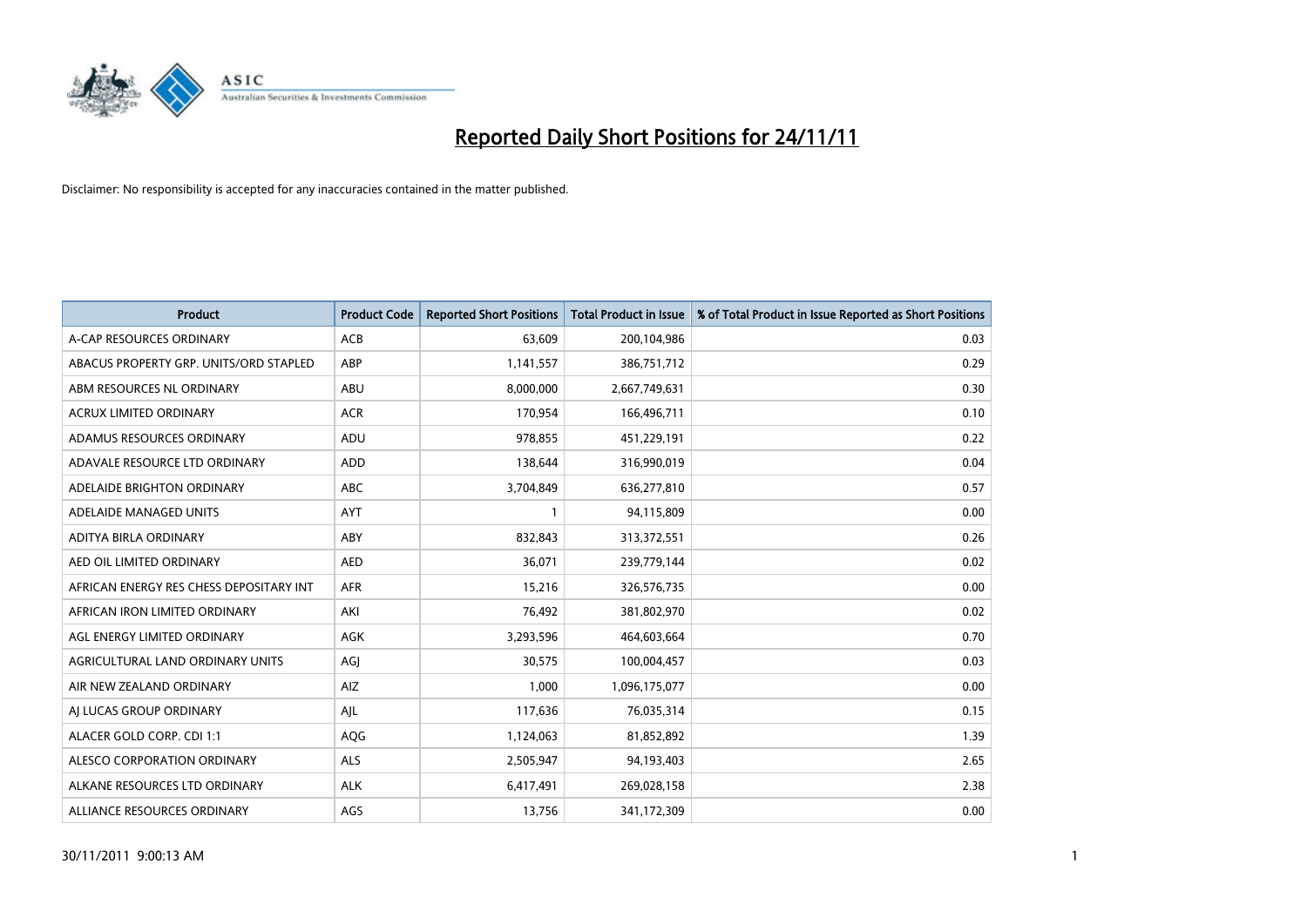

| <b>Product</b>                         | <b>Product Code</b> | <b>Reported Short Positions</b> | <b>Total Product in Issue</b> | % of Total Product in Issue Reported as Short Positions |
|----------------------------------------|---------------------|---------------------------------|-------------------------------|---------------------------------------------------------|
| ALLIED GOLD MIN PLC CDI 1:1            | <b>ALD</b>          | 4,500                           | 73,573,896                    | 0.01                                                    |
| ALLIED HEALTH LTD ORDINARY             | <b>AHZ</b>          | 134,528                         | 643,360,097                   | 0.02                                                    |
| ALTONA MINING LTD ORDINARY             | <b>AOH</b>          | 744,518                         | 518,687,704                   | 0.15                                                    |
| ALUMINA LIMITED ORDINARY               | <b>AWC</b>          | 40,631,964                      | 2,440,196,187                 | 1.67                                                    |
| AMADEUS ENERGY ORDINARY                | AMU                 | 454,000                         | 275,867,211                   | 0.16                                                    |
| AMALGAMATED HOLDINGS ORDINARY          | AHD                 | 4                               | 157,480,461                   | 0.00                                                    |
| AMCOR LIMITED ORDINARY                 | <b>AMC</b>          | 3,631,426                       | 1,221,776,347                 | 0.28                                                    |
| AMP LIMITED ORDINARY                   | AMP                 | 11,723,684                      | 2,854,672,784                 | 0.38                                                    |
| AMPELLA MINING ORDINARY                | <b>AMX</b>          | 784,019                         | 204,985,108                   | 0.39                                                    |
| ANSELL LIMITED ORDINARY                | <b>ANN</b>          | 2,685,141                       | 131, 177, 201                 | 2.04                                                    |
| ANTARES ENERGY LTD ORDINARY            | <b>AZZ</b>          | 69,495                          | 263,000,000                   | 0.03                                                    |
| ANZ BANKING GRP LTD ORDINARY           | ANZ                 | 18,686,175                      | 2,634,777,566                 | 0.70                                                    |
| APA GROUP STAPLED SECURITIES           | <b>APA</b>          | 7,921,277                       | 639,334,625                   | 1.22                                                    |
| APEX MINERALS NL ORDINARY              | <b>AXM</b>          | 885,146                         | 5,550,243,713                 | 0.02                                                    |
| APN EUROPEAN RETAIL UNITS STAPLED SEC. | <b>AEZ</b>          | 11,832                          | 544,910,660                   | 0.00                                                    |
| APN NEWS & MEDIA ORDINARY              | <b>APN</b>          | 25,839,680                      | 630,211,415                   | 4.10                                                    |
| AQUARIUS PLATINUM. ORDINARY            | <b>AOP</b>          | 3,163,033                       | 470,312,578                   | 0.66                                                    |
| AQUILA RESOURCES ORDINARY              | <b>AQA</b>          | 6,727,526                       | 374,368,499                   | 1.78                                                    |
| ARAFURA RESOURCE LTD DEFERRED          | <b>ARUN</b>         | 7,300                           | 122,660,114                   | 0.01                                                    |
| ARAFURA RESOURCE LTD ORDINARY          | ARU                 | 10,322,307                      | 367,980,342                   | 2.78                                                    |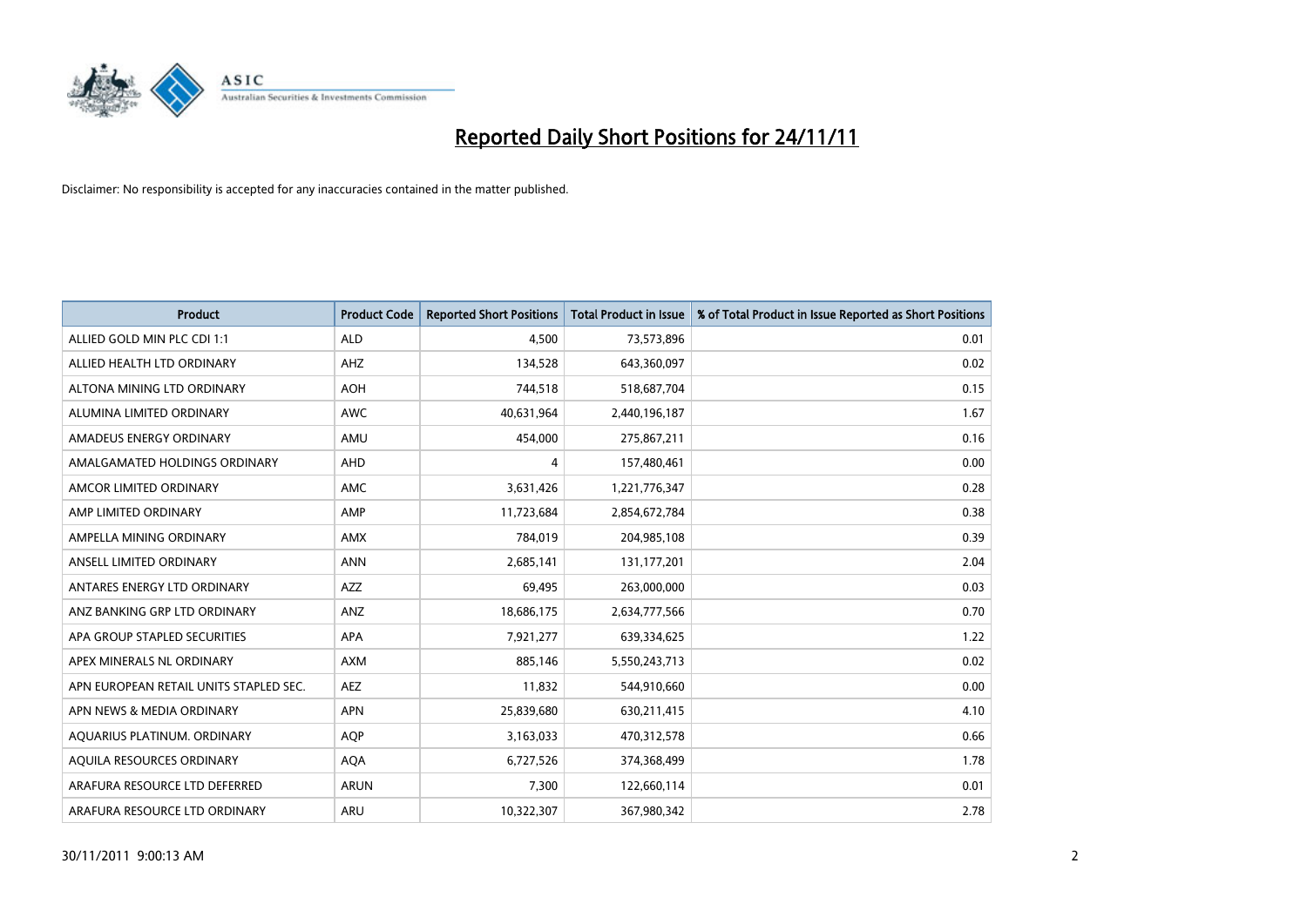

| <b>Product</b>                          | <b>Product Code</b> | <b>Reported Short Positions</b> | <b>Total Product in Issue</b> | % of Total Product in Issue Reported as Short Positions |
|-----------------------------------------|---------------------|---------------------------------|-------------------------------|---------------------------------------------------------|
| ARB CORPORATION ORDINARY                | ARP                 | 13,098                          | 72,481,302                    | 0.01                                                    |
| ARDENT LEISURE GROUP STAPLED SECURITIES | AAD                 | 646,273                         | 324,236,390                   | 0.20                                                    |
| ARISTOCRAT LEISURE ORDINARY             | <b>ALL</b>          | 25,357,804                      | 543,181,024                   | 4.67                                                    |
| ASCIANO LIMITED ORDINARY                | <b>AIO</b>          | 9,248,676                       | 2,926,103,883                 | 0.30                                                    |
| ASG GROUP LIMITED ORDINARY              | <b>ASZ</b>          | 89,990                          | 171,456,889                   | 0.05                                                    |
| ASPEN GROUP ORD/UNITS STAPLED           | <b>APZ</b>          | 986,201                         | 584,985,037                   | 0.17                                                    |
| ASPIRE MINING LTD ORDINARY              | AKM                 | 602,759                         | 620,594,556                   | 0.09                                                    |
| <b>ASTON RES LTD ORDINARY</b>           | <b>AZT</b>          | 2,810,055                       | 204,668,861                   | 1.38                                                    |
| ASTRO JAP PROP GROUP STAPLED SECURITIES | AIA                 | 28,020                          | 58,445,002                    | 0.05                                                    |
| ASX LIMITED ORDINARY                    | <b>ASX</b>          | 2,150,708                       | 175,136,729                   | 1.24                                                    |
| ATLANTIC LIMITED ORDINARY               | ATI                 | 83,408                          | 114,494,562                   | 0.07                                                    |
| ATLAS IRON LIMITED ORDINARY             | <b>AGO</b>          | 13,140,471                      | 894,359,560                   | 1.44                                                    |
| <b>AURORA OIL &amp; GAS ORDINARY</b>    | <b>AUT</b>          | 11,767,491                      | 411,655,343                   | 2.88                                                    |
| <b>AUSDRILL LIMITED ORDINARY</b>        | ASL                 | 147,512                         | 302,888,156                   | 0.04                                                    |
| <b>AUSENCO LIMITED ORDINARY</b>         | AAX                 | 1,393,171                       | 123,258,843                   | 1.14                                                    |
| AUSTAL LIMITED ORDINARY                 | ASB                 | 309,936                         | 188,069,638                   | 0.16                                                    |
| AUSTAR UNITED ORDINARY                  | <b>AUN</b>          | 7,322,061                       | 1,271,505,737                 | 0.57                                                    |
| AUSTBROKERS HOLDINGS ORDINARY           | <b>AUB</b>          | 2                               | 55,419,436                    | 0.00                                                    |
| AUSTIN ENGINEERING ORDINARY             | <b>ANG</b>          | 4,847                           | 72,014,403                    | 0.00                                                    |
| <b>AUSTRALAND ASSETS ASSETS</b>         | AAZPB               | 1,168                           | 2,750,000                     | 0.04                                                    |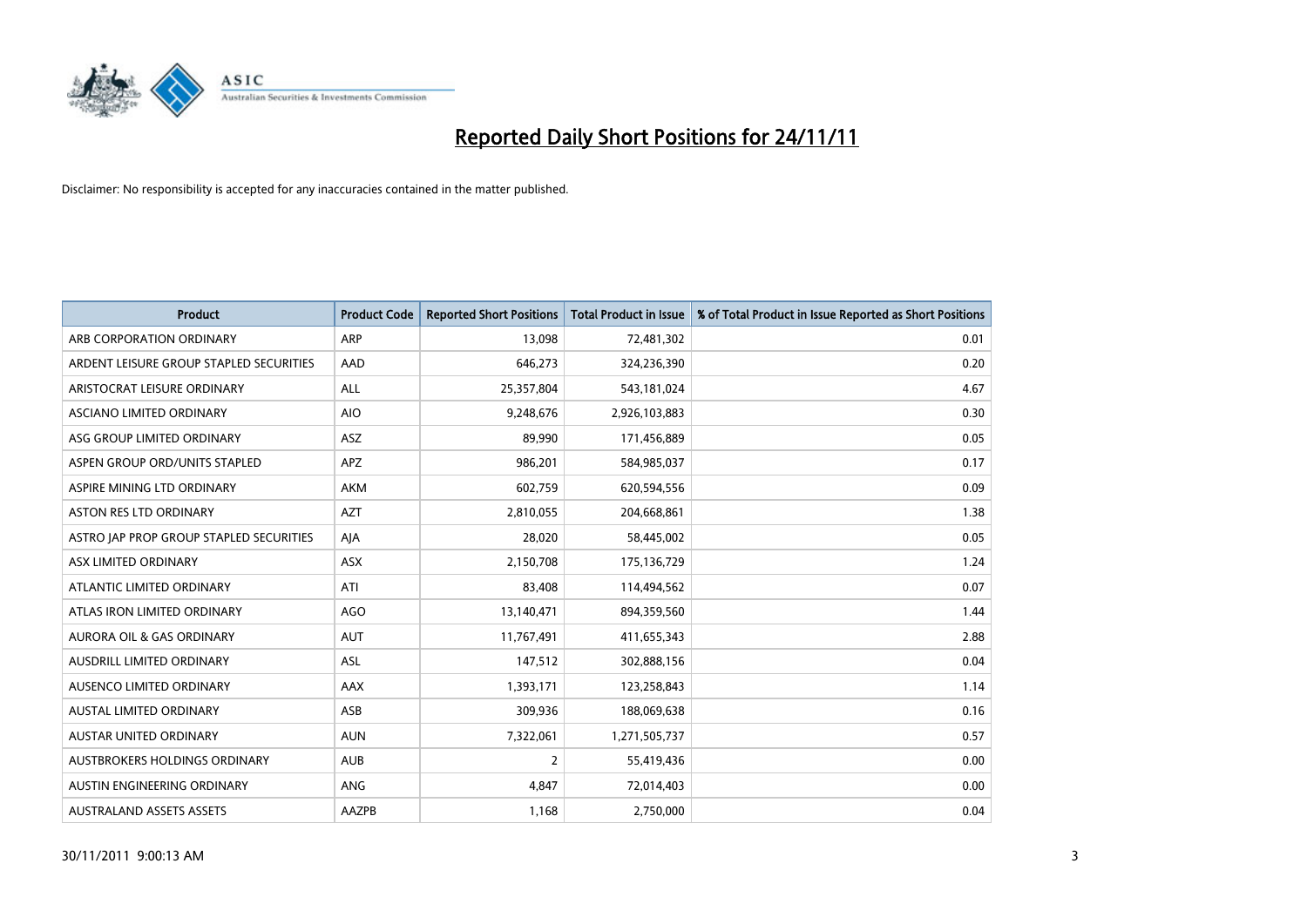

| <b>Product</b>                       | <b>Product Code</b> | <b>Reported Short Positions</b> | Total Product in Issue | % of Total Product in Issue Reported as Short Positions |
|--------------------------------------|---------------------|---------------------------------|------------------------|---------------------------------------------------------|
| AUSTRALAND PROPERTY STAPLED SECURITY | <b>ALZ</b>          | 539,655                         | 576,846,597            | 0.07                                                    |
| AUSTRALIAN AGRICULT. ORDINARY        | AAC                 | 927,057                         | 312,892,824            | 0.29                                                    |
| <b>AUSTRALIAN EDUCATION UNITS</b>    | <b>AEU</b>          | 625,000                         | 175,465,397            | 0.36                                                    |
| AUSTRALIAN FOUNDAT. ORDINARY         | AFI                 | 11,400                          | 1,023,675,745          | 0.00                                                    |
| AUSTRALIAN INFRASTR, UNITS/ORDINARY  | <b>AIX</b>          | 12,727,103                      | 620,733,944            | 2.04                                                    |
| AUSTRALIAN MINES LTD ORDINARY        | <b>AUZ</b>          | 1,400,000                       | 636,910,317            | 0.22                                                    |
| AUSTRALIAN PHARM, ORDINARY           | API                 | 698.725                         | 488,115,883            | 0.14                                                    |
| AUTOMOTIVE HOLDINGS ORDINARY         | AHE                 | 3,612                           | 260,579,682            | 0.00                                                    |
| AVEXA LIMITED ORDINARY               | <b>AVX</b>          | 243,657                         | 847,688,779            | 0.03                                                    |
| AWE LIMITED ORDINARY                 | AWE                 | 2,765,665                       | 521,871,941            | 0.54                                                    |
| AZUMAH RESOURCES ORDINARY            | <b>AZM</b>          | 316,257                         | 282,020,356            | 0.11                                                    |
| <b>BANDANNA ENERGY ORDINARY</b>      | <b>BND</b>          | 1,164,278                       | 528,481,199            | 0.22                                                    |
| BANK OF QUEENSLAND. ORDINARY         | <b>BOO</b>          | 11,464,438                      | 225,369,547            | 5.08                                                    |
| <b>BANNERMAN RESOURCES ORDINARY</b>  | <b>BMN</b>          | 145,966                         | 234,435,934            | 0.06                                                    |
| <b>BASE RES LIMITED ORDINARY</b>     | <b>BSE</b>          | 1,356,176                       | 460,440,029            | 0.30                                                    |
| BATHURST RESOURCES ORDINARY          | <b>BTU</b>          | 9,104,398                       | 689,447,997            | 1.32                                                    |
| <b>BAUXITE RESOURCE LTD ORDINARY</b> | <b>BAU</b>          | 111,797                         | 235,379,896            | 0.05                                                    |
| <b>BC IRON LIMITED ORDINARY</b>      | <b>BCI</b>          | 304,359                         | 95,311,000             | 0.33                                                    |
| BEACH ENERGY LIMITED ORDINARY        | <b>BPT</b>          | 6,812,373                       | 1,107,635,932          | 0.61                                                    |
| BEADELL RESOURCE LTD ORDINARY        | <b>BDR</b>          | 3,137,675                       | 657,906,946            | 0.49                                                    |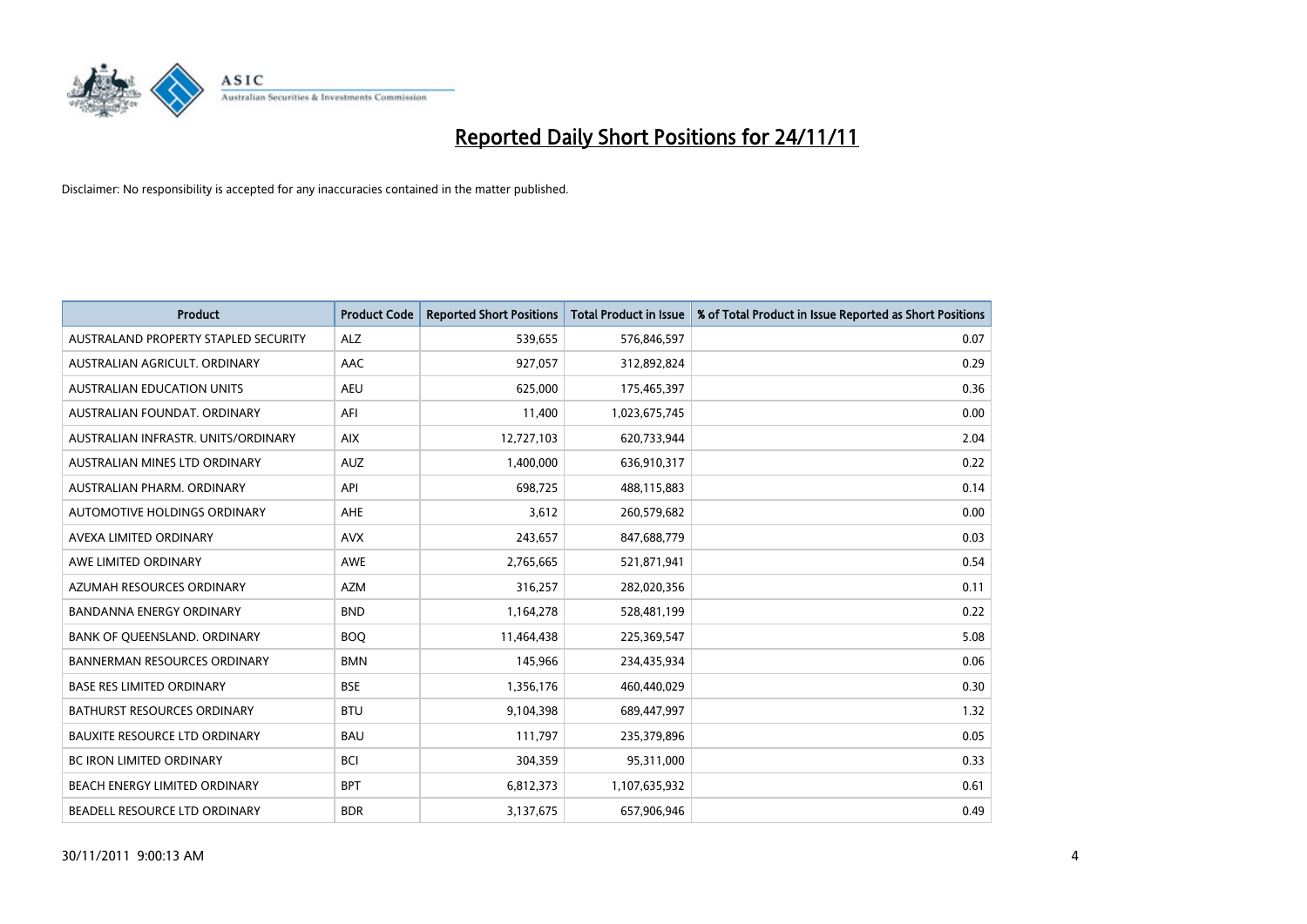

| <b>Product</b>                           | <b>Product Code</b> | <b>Reported Short Positions</b> | <b>Total Product in Issue</b> | % of Total Product in Issue Reported as Short Positions |
|------------------------------------------|---------------------|---------------------------------|-------------------------------|---------------------------------------------------------|
| BENDIGO AND ADELAIDE ORDINARY            | <b>BEN</b>          | 6,081,207                       | 365,816,262                   | 1.65                                                    |
| BERKELEY RESOURCES ORDINARY              | <b>BKY</b>          | 179,238                         | 174,298,273                   | 0.10                                                    |
| BETASHARES ASX RES ETF UNITS             | <b>ORE</b>          | 88,220                          | 4,519,665                     | 1.95                                                    |
| BHP BILLITON LIMITED ORDINARY            | <b>BHP</b>          | 27,942,816                      | 3,211,496,105                 | 0.83                                                    |
| <b>BILLABONG ORDINARY</b>                | <b>BBG</b>          | 27,676,411                      | 255,102,103                   | 10.82                                                   |
| <b>BIONOMICS LIMITED ORDINARY</b>        | <b>BNO</b>          | 4,993                           | 344,731,779                   | 0.00                                                    |
| <b>BIOTA HOLDINGS ORDINARY</b>           | <b>BTA</b>          | 1,476,119                       | 181,703,711                   | 0.80                                                    |
| <b>BISALLOY STEEL ORDINARY</b>           | <b>BIS</b>          | 84,480                          | 216,455,965                   | 0.04                                                    |
| BKI INVESTMENT LTD ORDINARY              | <b>BKI</b>          | 508                             | 425,549,573                   | 0.00                                                    |
| <b>BLACKTHORN RESOURCES ORDINARY</b>     | <b>BTR</b>          | 35,848                          | 122,918,000                   | 0.03                                                    |
| <b>BLUE ENERGY LIMITED ORDINARY</b>      | <b>BUL</b>          | 50,000                          | 722,488,256                   | 0.01                                                    |
| <b>BLUESCOPE STEEL LTD ORDINARY</b>      | <b>BSL</b>          | 83,293,062                      | 1,849,170,356                 | 4.49                                                    |
| BLUESCOPE STEEL LTD RIGHTS 07-DEC-11 DEF | <b>BSLR</b>         | 4,455,961                       | 1,479,336,285                 | 0.31                                                    |
| <b>BOART LONGYEAR ORDINARY</b>           | <b>BLY</b>          | 4,637,843                       | 461,163,412                   | 1.00                                                    |
| <b>BOOM LOGISTICS ORDINARY</b>           | <b>BOL</b>          | 337,999                         | 465,011,147                   | 0.07                                                    |
| BORAL LIMITED. ORDINARY                  | <b>BLD</b>          | 32,158,640                      | 744,729,957                   | 4.32                                                    |
| BOTSWANA METALS LTD ORDINARY             | <b>BML</b>          | 7,000                           | 143,717,013                   | 0.00                                                    |
| <b>BOW ENERGY LIMITED ORDINARY</b>       | <b>BOW</b>          | 669,977                         | 361,926,672                   | 0.19                                                    |
| <b>BRADKEN LIMITED ORDINARY</b>          | <b>BKN</b>          | 3,208,500                       | 166,624,800                   | 1.90                                                    |
| <b>BRAMBLES LIMITED ORDINARY</b>         | <b>BXB</b>          | 14.233.285                      | 1,480,318,057                 | 0.97                                                    |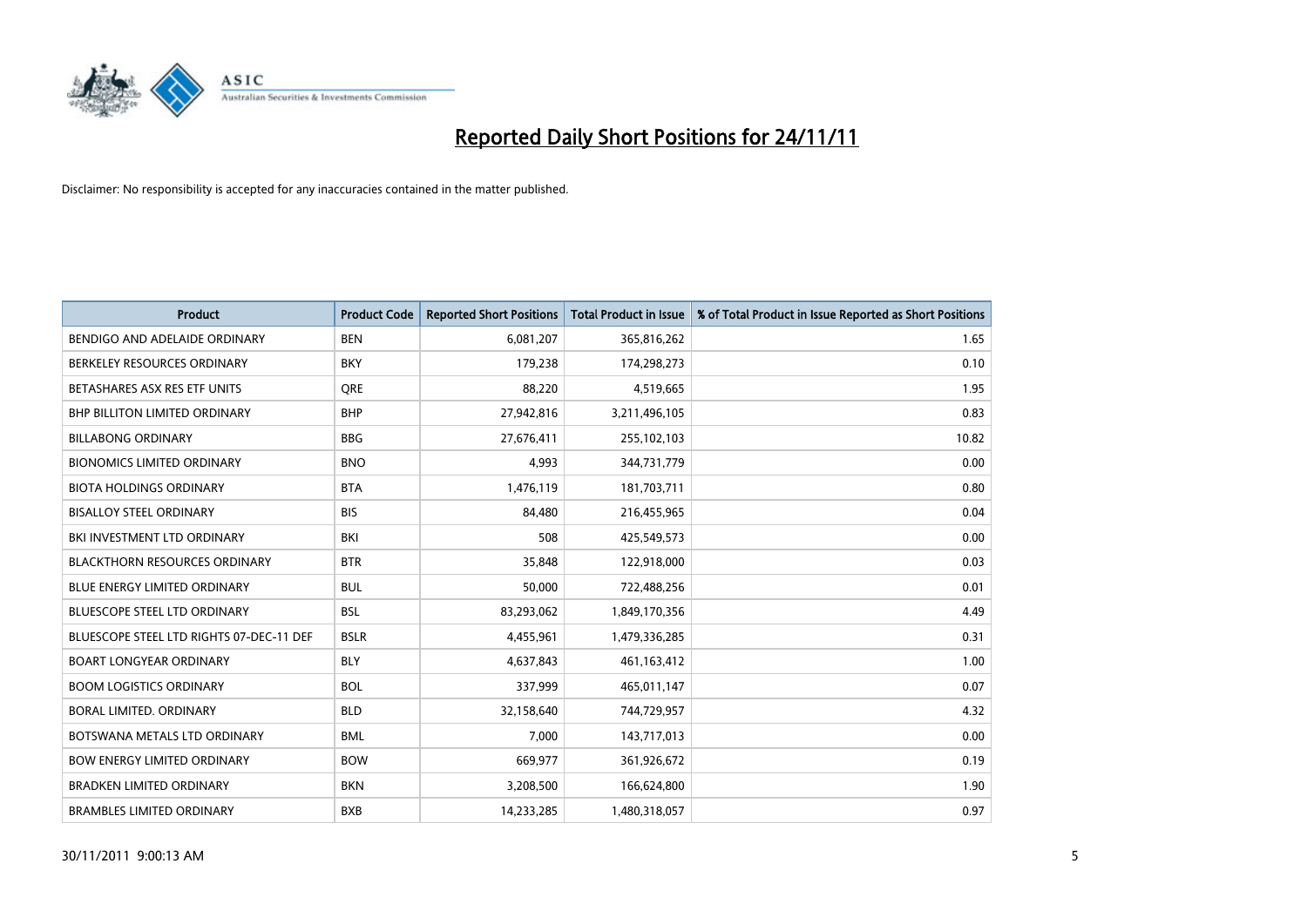

| <b>Product</b>                        | <b>Product Code</b> | <b>Reported Short Positions</b> | <b>Total Product in Issue</b> | % of Total Product in Issue Reported as Short Positions |
|---------------------------------------|---------------------|---------------------------------|-------------------------------|---------------------------------------------------------|
| <b>BREVILLE GROUP LTD ORDINARY</b>    | <b>BRG</b>          | 2,739                           | 130,095,322                   | 0.00                                                    |
| BRICKWORKS LIMITED ORDINARY           | <b>BKW</b>          | 85,900                          | 147,567,333                   | 0.06                                                    |
| <b>BROCKMAN RESOURCES ORDINARY</b>    | <b>BRM</b>          | 73,770                          | 144,803,151                   | 0.05                                                    |
| BT INVESTMENT MNGMNT ORDINARY         | <b>BTT</b>          | 1,242,290                       | 267,906,977                   | 0.47                                                    |
| <b>BURU ENERGY ORDINARY</b>           | <b>BRU</b>          | 380,041                         | 213,963,477                   | 0.19                                                    |
| <b>BWP TRUST ORDINARY UNITS</b>       | <b>BWP</b>          | 524,518                         | 520,012,793                   | 0.09                                                    |
| CABCHARGE AUSTRALIA ORDINARY          | CAB                 | 645,626                         | 120,437,014                   | 0.53                                                    |
| CALTEX AUSTRALIA ORDINARY             | <b>CTX</b>          | 6,009,557                       | 270,000,000                   | 2.24                                                    |
| CAMPBELL BROTHERS ORDINARY            | <b>CPB</b>          | 445,624                         | 67,503,411                    | 0.66                                                    |
| CAPE LAMBERT RES LTD ORDINARY         | <b>CFE</b>          | 1,172,944                       | 652,171,792                   | 0.17                                                    |
| CARABELLA RES LTD ORDINARY            | <b>CLR</b>          | 13,126                          | 104,603,539                   | 0.01                                                    |
| <b>CARBON ENERGY ORDINARY</b>         | <b>CNX</b>          | 2,109,027                       | 767,391,062                   | 0.26                                                    |
| <b>CARDNO LIMITED ORDINARY</b>        | CDD                 | 477                             | 110,301,978                   | 0.00                                                    |
| CARNARVON PETROLEUM ORDINARY          | <b>CVN</b>          | 3,634,798                       | 690,320,634                   | 0.52                                                    |
| <b>CARNEGIE WAVE ENERGY ORDINARY</b>  | <b>CWE</b>          | 83,000                          | 901,487,627                   | 0.01                                                    |
| CARPATHIAN RESOURCES ORDINARY         | <b>CPN</b>          | 75,000                          | 265,533,501                   | 0.03                                                    |
| CARPENTARIA EXP. LTD ORDINARY         | CAP                 | 9,777                           | 98,991,301                    | 0.01                                                    |
| CARSALES.COM LTD ORDINARY             | <b>CRZ</b>          | 13,714,771                      | 233,971,831                   | 5.86                                                    |
| <b>CASH CONVERTERS ORDINARY</b>       | CCV                 | 55,296                          | 379,761,025                   | 0.01                                                    |
| <b>CASPIAN OIL &amp; GAS ORDINARY</b> | <b>CIG</b>          | 50.000                          | 1,331,500,513                 | 0.00                                                    |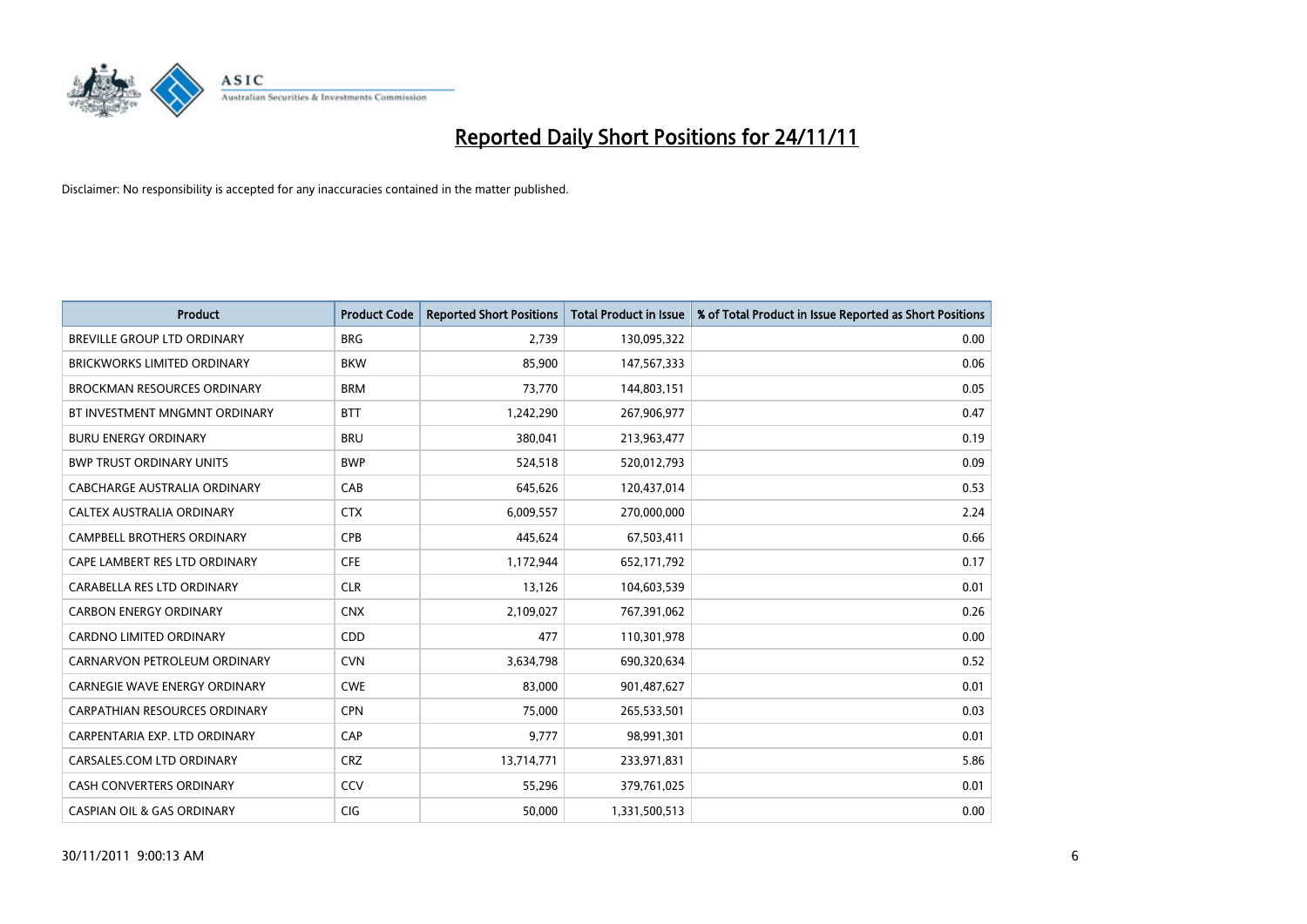

| <b>Product</b>                          | <b>Product Code</b> | <b>Reported Short Positions</b> | <b>Total Product in Issue</b> | % of Total Product in Issue Reported as Short Positions |
|-----------------------------------------|---------------------|---------------------------------|-------------------------------|---------------------------------------------------------|
| <b>CELLNET GROUP ORDINARY</b>           | <b>CLT</b>          | 1,342                           | 61,231,382                    | 0.00                                                    |
| CENTRAL PETROLEUM ORDINARY              | <b>CTP</b>          | 11,455                          | 1,073,304,842                 | 0.00                                                    |
| CENTRO PROPERTIES UNITS/ORD STAPLED     | <b>CNP</b>          | 2,537                           | 972,414,514                   | 0.00                                                    |
| CENTRO RETAIL GROUP STAPLED SECURITIES  | <b>CER</b>          | 821,182                         | 2,286,399,424                 | 0.03                                                    |
| <b>CERAMIC FUEL CELLS ORDINARY</b>      | <b>CFU</b>          | 211,538                         | 1,262,577,415                 | 0.02                                                    |
| <b>CFS RETAIL PROPERTY UNITS</b>        | <b>CFX</b>          | 64,914,458                      | 2,839,591,911                 | 2.31                                                    |
| <b>CHALICE GOLD MINES ORDINARY</b>      | <b>CHN</b>          | 200                             | 250,030,886                   | 0.00                                                    |
| CHALLENGER DIV.PRO. STAPLED UNITS       | <b>CDI</b>          | 128,682                         | 888,390,542                   | 0.01                                                    |
| CHALLENGER INFRAST. STAPLED UNITS       | <b>CIF</b>          | 41,127                          | 316,223,785                   | 0.01                                                    |
| <b>CHALLENGER LIMITED ORDINARY</b>      | CGF                 | 5,531,138                       | 552,513,723                   | 1.00                                                    |
| CHANDLER MACLEOD LTD ORDINARY           | <b>CMG</b>          | 11,970                          | 466,466,720                   | 0.00                                                    |
| CHARTER HALL GROUP STAPLED US PROHIBIT. | <b>CHC</b>          | 200,841                         | 308,040,283                   | 0.06                                                    |
| <b>CHARTER HALL OFFICE UNIT</b>         | COO                 | 4,997,007                       | 493,319,730                   | 1.00                                                    |
| <b>CHARTER HALL RETAIL UNITS</b>        | <b>COR</b>          | 1,562,760                       | 299,628,571                   | 0.52                                                    |
| CHORUS LIMITED DEFERRED SETTLEMENT      | <b>CNU</b>          | 2,306,779                       | 384,941,400                   | 0.58                                                    |
| CITIGOLD CORP LTD ORDINARY              | <b>CTO</b>          | 2,059,217                       | 1,105,078,301                 | 0.18                                                    |
| CLINUVEL PHARMACEUT, ORDINARY           | CUV                 | 4,127                           | 30,394,206                    | 0.01                                                    |
| <b>CLOUGH LIMITED ORDINARY</b>          | <b>CLO</b>          | 112,590                         | 769,416,269                   | 0.01                                                    |
| <b>COAL &amp; ALLIED ORDINARY</b>       | <b>CNA</b>          | 867                             | 86,584,735                    | 0.00                                                    |
| COAL OF AFRICA LTD ORDINARY             | <b>CZA</b>          | 562,811                         | 611,960,610                   | 0.09                                                    |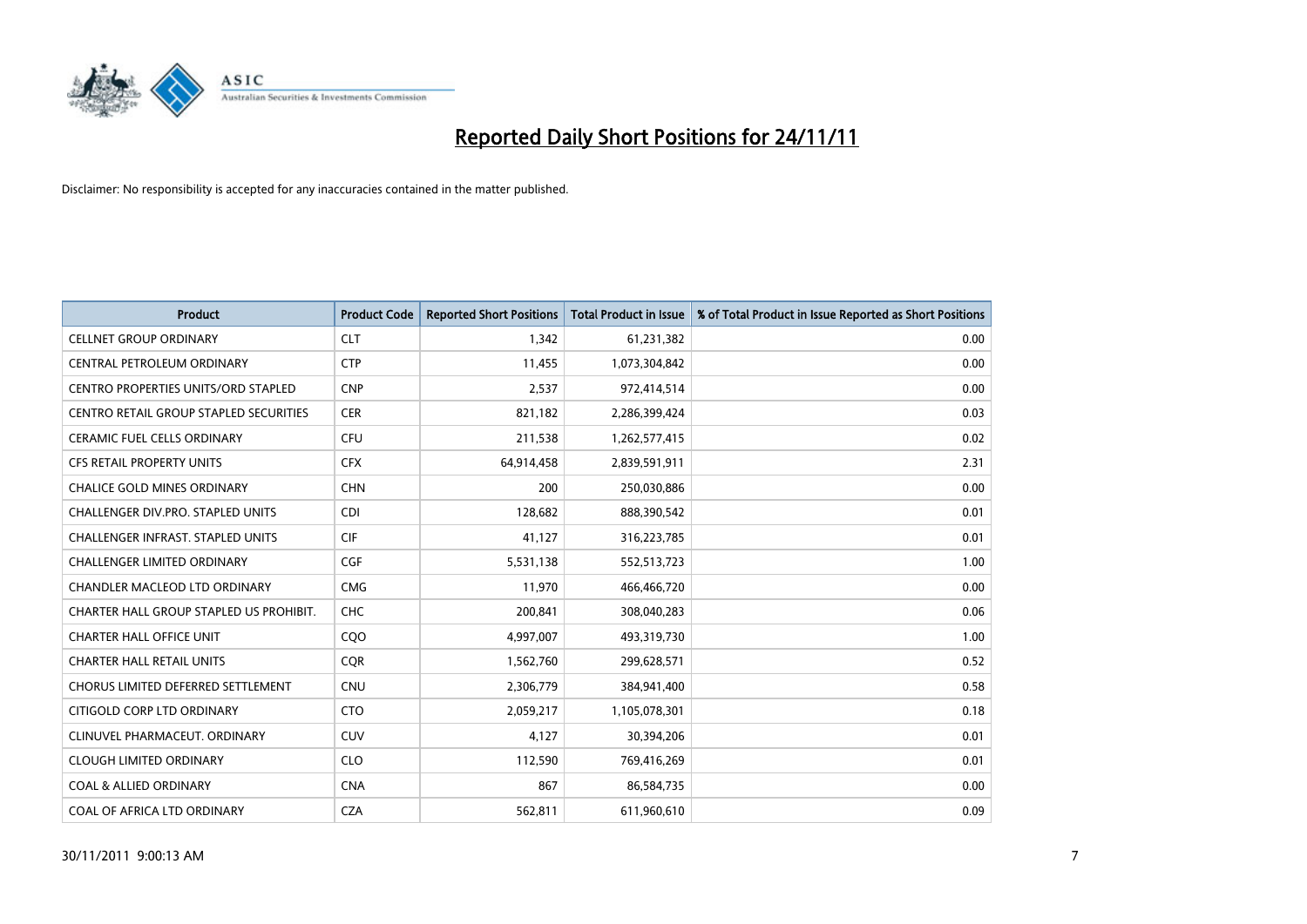

| <b>Product</b>                          | <b>Product Code</b> | <b>Reported Short Positions</b> | <b>Total Product in Issue</b> | % of Total Product in Issue Reported as Short Positions |
|-----------------------------------------|---------------------|---------------------------------|-------------------------------|---------------------------------------------------------|
| <b>COALSPUR MINES LTD ORDINARY</b>      | <b>CPL</b>          | 985,358                         | 579,768,744                   | 0.17                                                    |
| COBAR CONSOLIDATED ORDINARY             | CCU                 | 64,626                          | 205,783,037                   | 0.03                                                    |
| COCA-COLA AMATIL ORDINARY               | <b>CCL</b>          | 9,435,079                       | 759,567,552                   | 1.24                                                    |
| COCHLEAR LIMITED ORDINARY               | <b>COH</b>          | 3,105,152                       | 56,902,433                    | 5.49                                                    |
| <b>COCKATOO COAL ORDINARY</b>           | <b>COK</b>          | 6,717,824                       | 1,016,196,908                 | 0.65                                                    |
| <b>COKAL LTD ORDINARY</b>               | <b>CKA</b>          | 400,423                         | 132,245,134                   | 0.31                                                    |
| COMMONWEALTH BANK, ORDINARY             | <b>CBA</b>          | 28,157,767                      | 1,576,237,644                 | 1.77                                                    |
| <b>COMMONWEALTH PROP ORDINARY UNITS</b> | <b>CPA</b>          | 26,181,702                      | 2,458,123,552                 | 1.07                                                    |
| <b>COMPASS RESOURCES ORDINARY</b>       | <b>CMR</b>          | 115,000                         | 1,403,744,100                 | 0.00                                                    |
| <b>COMPUTERSHARE LTD ORDINARY</b>       | <b>CPU</b>          | 4,322,139                       | 555,664,059                   | 0.74                                                    |
| CONSOLIDATED MEDIA, ORDINARY            | <b>CMI</b>          | 1,346,268                       | 561,834,996                   | 0.23                                                    |
| CONTANGO MICROCAP ORDINARY              | <b>CTN</b>          | 7,500                           | 147,467,406                   | 0.01                                                    |
| CONTINENTAL COAL LTD ORDINARY           | CCC                 | 50,235                          | 399,224,054                   | 0.01                                                    |
| <b>COOPER ENERGY LTD ORDINARY</b>       | <b>COE</b>          | 89,539                          | 292,576,001                   | 0.03                                                    |
| <b>COPPER STRIKE LTD ORDINARY</b>       | <b>CSE</b>          | 714                             | 129,455,571                   | 0.00                                                    |
| <b>CORDLIFE LIMITED ORDINARY</b>        | CBB                 |                                 | 150,887,354                   | 0.00                                                    |
| COUNT FINANCIAL ORDINARY                | COU                 | 427,842                         | 262,282,684                   | 0.16                                                    |
| CREDIT CORP GROUP ORDINARY              | <b>CCP</b>          | 8,934                           | 45,571,114                    | 0.02                                                    |
| <b>CROMWELL PROP STAPLED SECURITIES</b> | <b>CMW</b>          | 1,974,647                       | 968,904,031                   | 0.21                                                    |
| <b>CROWN LIMITED ORDINARY</b>           | <b>CWN</b>          | 876,482                         | 728,394,185                   | 0.12                                                    |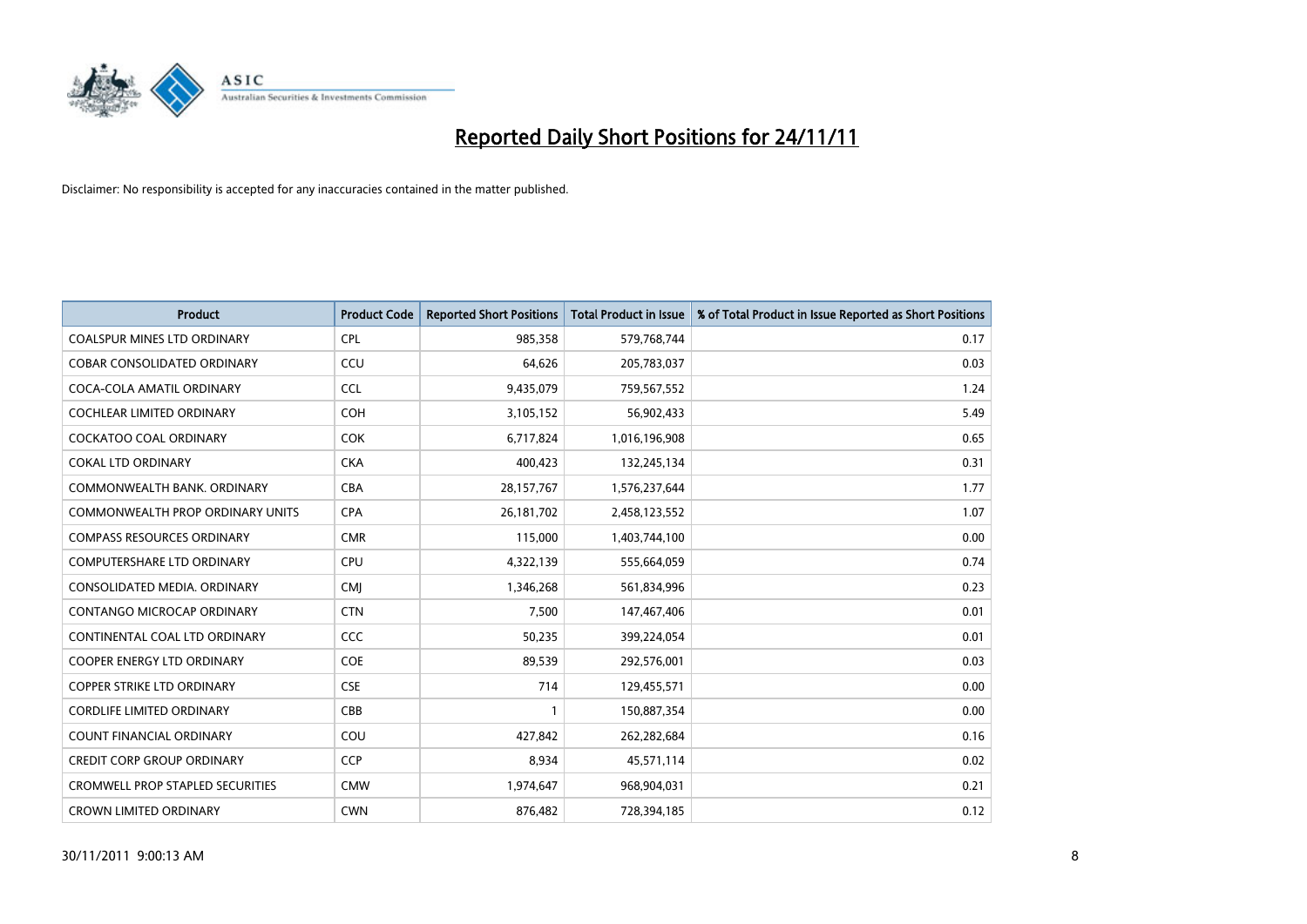

| <b>Product</b>                     | <b>Product Code</b> | <b>Reported Short Positions</b> | <b>Total Product in Issue</b> | % of Total Product in Issue Reported as Short Positions |
|------------------------------------|---------------------|---------------------------------|-------------------------------|---------------------------------------------------------|
| <b>CSG LIMITED ORDINARY</b>        | CSV                 | 578,031                         | 282,567,499                   | 0.20                                                    |
| <b>CSL LIMITED ORDINARY</b>        | <b>CSL</b>          | 5,786,318                       | 525,052,639                   | 1.09                                                    |
| <b>CSR LIMITED ORDINARY</b>        | <b>CSR</b>          | 20,867,151                      | 506,000,315                   | 4.12                                                    |
| <b>CUDECO LIMITED ORDINARY</b>     | CDU                 | 1,726,933                       | 159,849,865                   | 1.07                                                    |
| <b>CUSTOMERS LIMITED ORDINARY</b>  | <b>CUS</b>          | 30,485                          | 134,869,357                   | 0.02                                                    |
| DART ENERGY LTD ORDINARY           | <b>DTE</b>          | 7,120,687                       | 734,931,470                   | 0.98                                                    |
| DAVID JONES LIMITED ORDINARY       | <b>DJS</b>          | 52,432,345                      | 524,940,325                   | 9.99                                                    |
| DECMIL GROUP LIMITED ORDINARY      | <b>DCG</b>          | 77,864                          | 124,269,568                   | 0.05                                                    |
| DEEP YELLOW LIMITED ORDINARY       | <b>DYL</b>          | 15,876                          | 1,128,506,403                 | 0.00                                                    |
| DEVINE LIMITED ORDINARY            | <b>DVN</b>          | 1,011                           | 158,730,556                   | 0.00                                                    |
| DEXUS PROPERTY GROUP STAPLED UNITS | <b>DXS</b>          | 12,510,617                      | 4,839,024,176                 | 0.26                                                    |
| DISCOVERY METALS LTD ORDINARY      | <b>DML</b>          | 6,607,937                       | 439,128,231                   | 1.51                                                    |
| DOMINO PIZZA ENTERPR ORDINARY      | <b>DMP</b>          | 40,065                          | 69,174,674                    | 0.06                                                    |
| DOWNER EDI LIMITED ORDINARY        | <b>DOW</b>          | 6,403,927                       | 429,100,296                   | 1.49                                                    |
| DRILLSEARCH ENERGY ORDINARY        | <b>DLS</b>          | 471,326                         | 305,176,742                   | 0.15                                                    |
| DUET GROUP STAPLED US PROHIBIT.    | <b>DUE</b>          | 8,827,814                       | 1,091,628,341                 | 0.81                                                    |
| <b>DULUXGROUP LIMITED ORDINARY</b> | <b>DLX</b>          | 10,496,266                      | 367,456,259                   | 2.84                                                    |
| ECHO ENTERTAINMENT ORDINARY        | <b>EGP</b>          | 6,149,505                       | 688,019,737                   | 0.90                                                    |
| <b>ELDERS LIMITED ORDINARY</b>     | <b>ELD</b>          | 14,901,094                      | 448,598,480                   | 3.32                                                    |
| ELDORADO GOLD CORP CDI 1:1         | EAU                 | 16,152                          | 9,406,121                     | 0.17                                                    |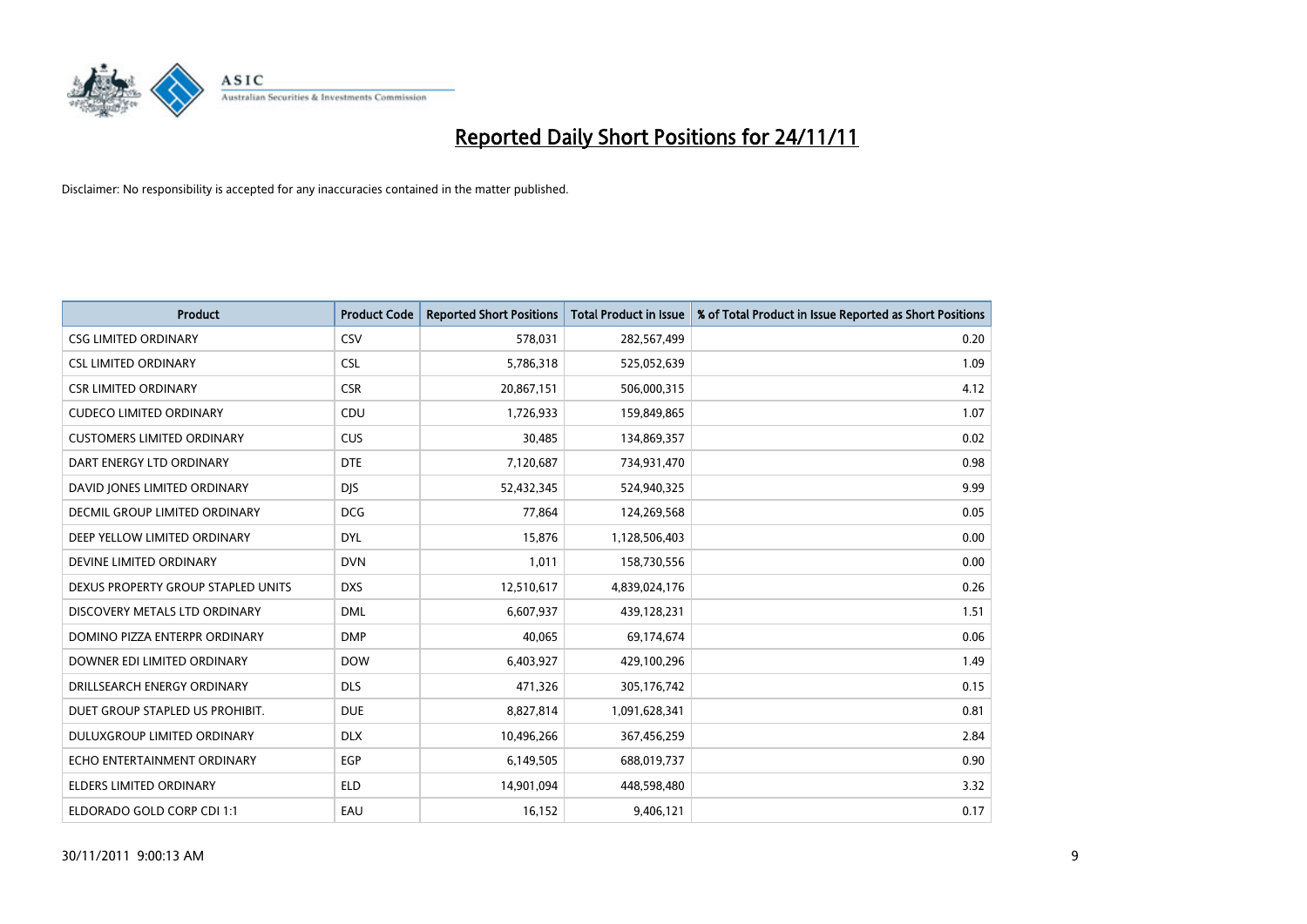

| <b>Product</b>                        | <b>Product Code</b> | <b>Reported Short Positions</b> | <b>Total Product in Issue</b> | % of Total Product in Issue Reported as Short Positions |
|---------------------------------------|---------------------|---------------------------------|-------------------------------|---------------------------------------------------------|
| ELEMENTAL MINERALS ORDINARY           | <b>ELM</b>          | 245,757                         | 224,241,064                   | 0.11                                                    |
| ELEMENTOS LIMITED ORDINARY            | <b>ELT</b>          | 16                              | 77,068,979                    | 0.00                                                    |
| ELIXIR PETROLEUM LTD ORDINARY         | <b>EXR</b>          | 324,400                         | 217,288,472                   | 0.15                                                    |
| <b>EMECO HOLDINGS ORDINARY</b>        | <b>EHL</b>          | 1,469,447                       | 631,237,586                   | 0.23                                                    |
| <b>ENERGY RESOURCES ORDINARY 'A'</b>  | <b>ERA</b>          | 5,416,872                       | 517,725,062                   | 1.04                                                    |
| <b>ENERGY WORLD CORPOR, ORDINARY</b>  | <b>EWC</b>          | 16,703,430                      | 1,734,166,672                 | 0.96                                                    |
| <b>ENTEK ENERGY LTD ORDINARY</b>      | ETE                 | 489.903                         | 510,657,387                   | 0.10                                                    |
| ENTELLECT LIMITED ORDINARY            | <b>ESN</b>          | 464,050                         | 985,337,932                   | 0.05                                                    |
| <b>ENVESTRA LIMITED ORDINARY</b>      | <b>ENV</b>          | 3,492,756                       | 1,547,890,032                 | 0.22                                                    |
| EQUATORIAL RES LTD ORDINARY           | EQX                 | 4,021                           | 113,048,553                   | 0.00                                                    |
| ETFS METALS. ETFS GOLD                | GOLD                | 30                              | 4,002,362                     | 0.00                                                    |
| EVOLUTION MINING LTD ORDINARY         | <b>EVN</b>          | 1,150,880                       | 669,728,769                   | 0.16                                                    |
| EXCO RESOURCES LTD ORDINARY           | <b>EXS</b>          | 892,982                         | 351,544,187                   | 0.25                                                    |
| EXOMA ENERGY LIMITED ORDINARY         | <b>EXE</b>          | 281,678                         | 417,357,759                   | 0.07                                                    |
| <b>EXTRACT RESOURCES ORDINARY</b>     | EXT                 | 509,050                         | 251,159,163                   | 0.18                                                    |
| FAIRFAX MEDIA LTD ORDINARY            | <b>FXI</b>          | 278,837,818                     | 2,351,955,725                 | 11.87                                                   |
| FAR LTD ORDINARY                      | <b>FAR</b>          | 21,000,000                      | 2,047,960,054                 | 1.03                                                    |
| FISHER & PAYKEL APP. ORDINARY         | <b>FPA</b>          | 18,298                          | 724,235,162                   | 0.00                                                    |
| FKP PROPERTY GROUP STAPLED SECURITIES | <b>FKP</b>          | 22,184,787                      | 1,197,968,723                 | 1.83                                                    |
| FLEETWOOD CORP ORDINARY               | <b>FWD</b>          | 232,198                         | 58,757,144                    | 0.38                                                    |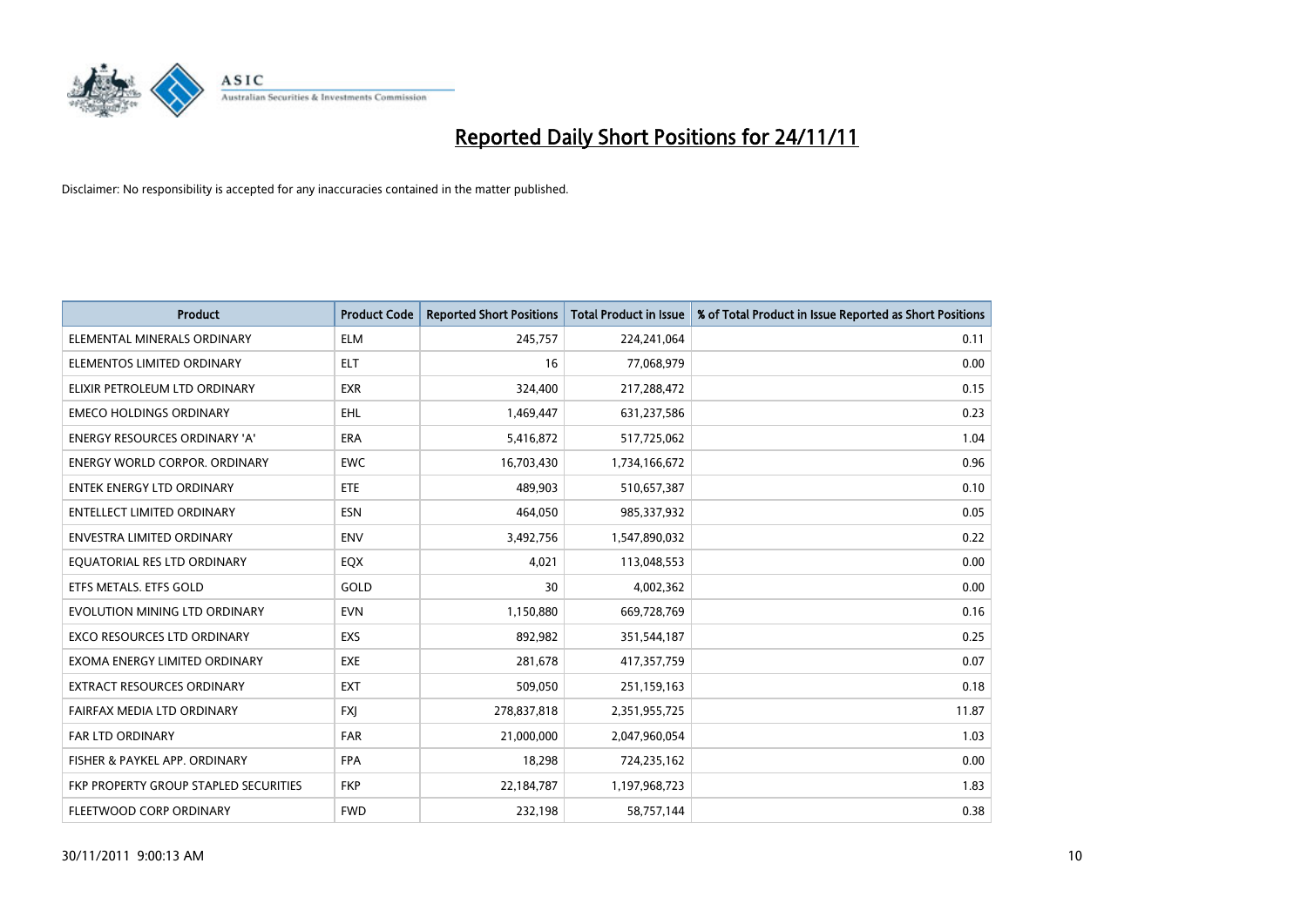

| <b>Product</b>                       | <b>Product Code</b> | <b>Reported Short Positions</b> | <b>Total Product in Issue</b> | % of Total Product in Issue Reported as Short Positions |
|--------------------------------------|---------------------|---------------------------------|-------------------------------|---------------------------------------------------------|
| <b>FLETCHER BUILDING ORDINARY</b>    | <b>FBU</b>          | 8,655,434                       | 680,739,504                   | 1.25                                                    |
| FLEXIGROUP LIMITED ORDINARY          | <b>FXL</b>          | 1,020,680                       | 277,862,586                   | 0.37                                                    |
| <b>FLIGHT CENTRE ORDINARY</b>        | <b>FLT</b>          | 8,566,191                       | 99,990,391                    | 8.56                                                    |
| FLINDERS MINES LTD ORDINARY          | <b>FMS</b>          | 21,666,066                      | 1,821,300,404                 | 1.18                                                    |
| <b>FOCUS MINERALS LTD ORDINARY</b>   | <b>FML</b>          | 2,275,748                       | 4,320,773,701                 | 0.04                                                    |
| <b>FORGE GROUP LIMITED ORDINARY</b>  | FGE                 | 101,233                         | 83,429,014                    | 0.12                                                    |
| <b>FORTE ENERGY NL ORDINARY</b>      | FTE                 | 2,658,986                       | 695,589,311                   | 0.38                                                    |
| <b>FORTESCUE METALS GRP ORDINARY</b> | <b>FMG</b>          | 62,783,830                      | 3,113,798,659                 | 1.97                                                    |
| <b>FOSTER'S GROUP ORDINARY</b>       | FGL                 | 13,710,327                      | 1,941,514,539                 | 0.69                                                    |
| FTD CORPORATION ORDINARY             | <b>FTD</b>          | 8,088                           | 36,474,593                    | 0.02                                                    |
| FUNTASTIC LIMITED ORDINARY           | <b>FUN</b>          | 322,528                         | 340,997,682                   | 0.09                                                    |
| <b>G.U.D. HOLDINGS ORDINARY</b>      | GUD                 | 479,283                         | 70,107,387                    | 0.65                                                    |
| <b>GALAXY RESOURCES ORDINARY</b>     | GXY                 | 2,826,820                       | 323,327,000                   | 0.87                                                    |
| <b>GEODYNAMICS LIMITED ORDINARY</b>  | GDY                 | 34,227                          | 337,942,224                   | 0.01                                                    |
| <b>GINDALBIE METALS LTD ORDINARY</b> | <b>GBG</b>          | 26,129,749                      | 1,135,565,349                 | 2.31                                                    |
| <b>GLOBAL MINING ORDINARY</b>        | <b>GMI</b>          | 8,951                           | 184,894,556                   | 0.00                                                    |
| <b>GLOUCESTER COAL ORDINARY</b>      | GCL                 | 786,602                         | 202,905,967                   | 0.39                                                    |
| <b>GME RESOURCES LTD ORDINARY</b>    | <b>GME</b>          | 800                             | 322,635,902                   | 0.00                                                    |
| <b>GOLD ONE INT LTD ORDINARY</b>     | GDO                 | 1,408,476                       | 809,324,408                   | 0.17                                                    |
| <b>GOLD ROAD RES LTD ORDINARY</b>    | <b>GOR</b>          | 139,015                         | 389,650,665                   | 0.04                                                    |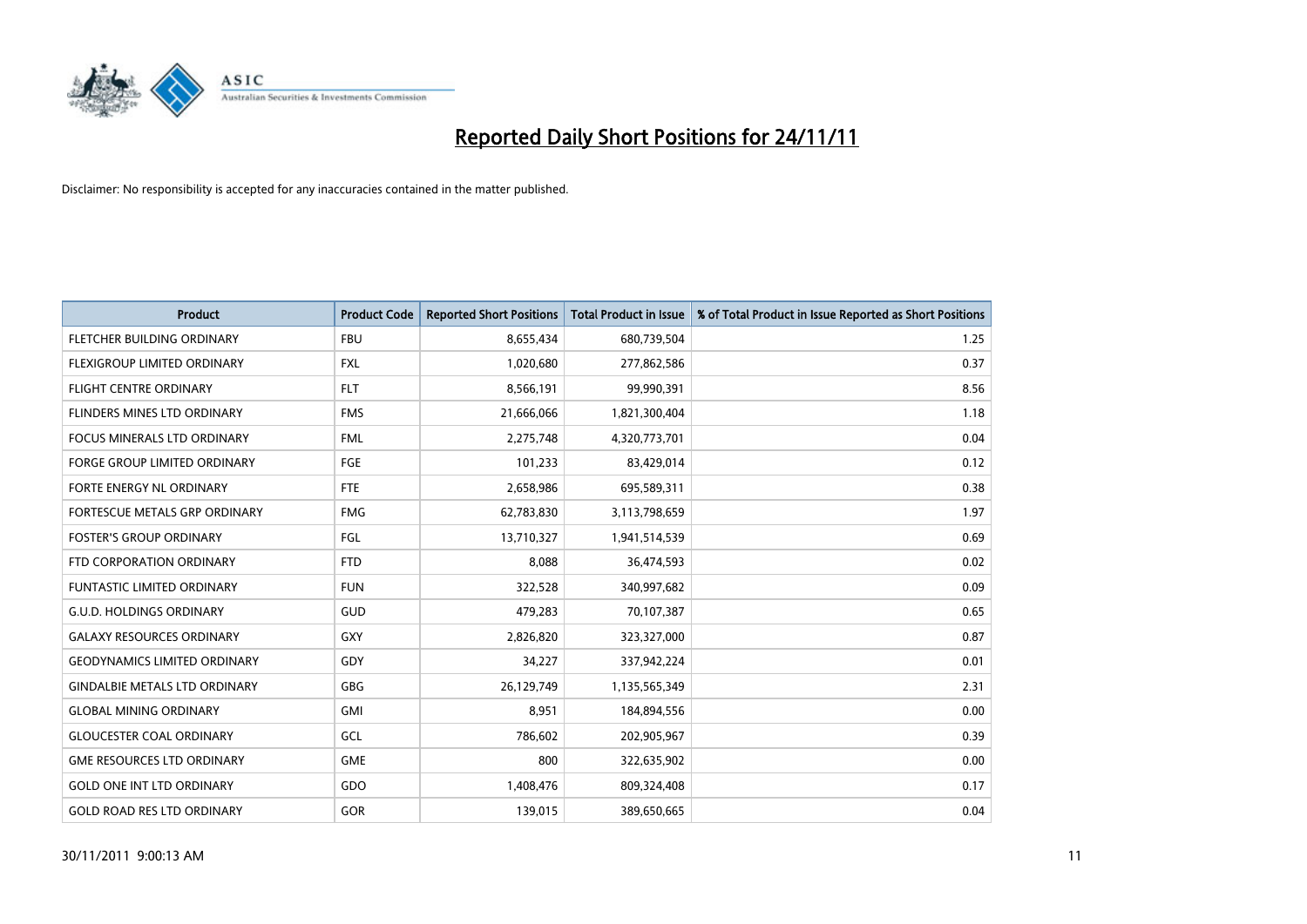

| <b>Product</b>                            | <b>Product Code</b> | <b>Reported Short Positions</b> | <b>Total Product in Issue</b> | % of Total Product in Issue Reported as Short Positions |
|-------------------------------------------|---------------------|---------------------------------|-------------------------------|---------------------------------------------------------|
| <b>GOLDEN WEST RESOURCE ORDINARY</b>      | GWR                 | 1,617                           | 192,082,567                   | 0.00                                                    |
| <b>GOODMAN FIELDER. ORDINARY</b>          | <b>GFF</b>          | 22,000,079                      | 1,955,559,207                 | 1.12                                                    |
| <b>GOODMAN GROUP STAPLED US PROHIBIT.</b> | <b>GMG</b>          | 28,117,246                      | 7,394,907,651                 | 0.36                                                    |
| <b>GPT GROUP STAPLED SEC.</b>             | <b>GPT</b>          | 20,771,821                      | 1,832,934,340                 | 1.11                                                    |
| <b>GRAINCORP LIMITED A CLASS ORDINARY</b> | <b>GNC</b>          | 872,070                         | 198,318,900                   | 0.43                                                    |
| <b>GRANGE RESOURCES, ORDINARY</b>         | <b>GRR</b>          | 401,217                         | 1,153,937,134                 | 0.02                                                    |
| <b>GREENCAP LIMITED ORDINARY</b>          | GCG                 |                                 | 262,515,385                   | 0.00                                                    |
| <b>GREENLAND MIN EN LTD ORDINARY</b>      | GGG                 | 3,481,476                       | 410,407,582                   | 0.83                                                    |
| <b>GRYPHON MINERALS LTD ORDINARY</b>      | GRY                 | 3,081,997                       | 300,122,058                   | 1.03                                                    |
| <b>GUILDFORD COAL LTD ORDINARY</b>        | <b>GUF</b>          | 1,577,826                       | 219,654,168                   | 0.71                                                    |
| <b>GUINNESS PEAT GROUP. CDI 1:1</b>       | <b>GPG</b>          | 54                              | 279,637,888                   | 0.00                                                    |
| <b>GUNNS LIMITED ORDINARY</b>             | <b>GNS</b>          | 47,343,268                      | 848,401,559                   | 5.58                                                    |
| <b>GWA GROUP LTD ORDINARY</b>             | <b>GWA</b>          | 12,461,392                      | 301,525,014                   | 4.12                                                    |
| <b>HARVEY NORMAN ORDINARY</b>             | <b>HVN</b>          | 52,620,266                      | 1,062,316,784                 | 4.94                                                    |
| HASTIE GROUP LIMITED ORDINARY             | <b>HST</b>          | 114,126                         | 137,353,504                   | 0.08                                                    |
| HASTINGS DIVERSIFIED STAPLED SECURITY     | <b>HDF</b>          | 3,681,950                       | 530,001,072                   | 0.70                                                    |
| <b>HEARTWARE INT INC CDI 35:1</b>         | <b>HIN</b>          | 272,008                         | 48,598,550                    | 0.56                                                    |
| <b>HENDERSON GROUP CDI 1:1</b>            | <b>HGG</b>          | 13,526,127                      | 654,840,720                   | 2.05                                                    |
| HFA HOLDINGS LIMITED ORDINARY             | <b>HFA</b>          | 8,273                           | 117,332,831                   | 0.00                                                    |
| HIGHLANDS PACIFIC ORDINARY                | <b>HIG</b>          | 2,428,781                       | 686,082,148                   | 0.35                                                    |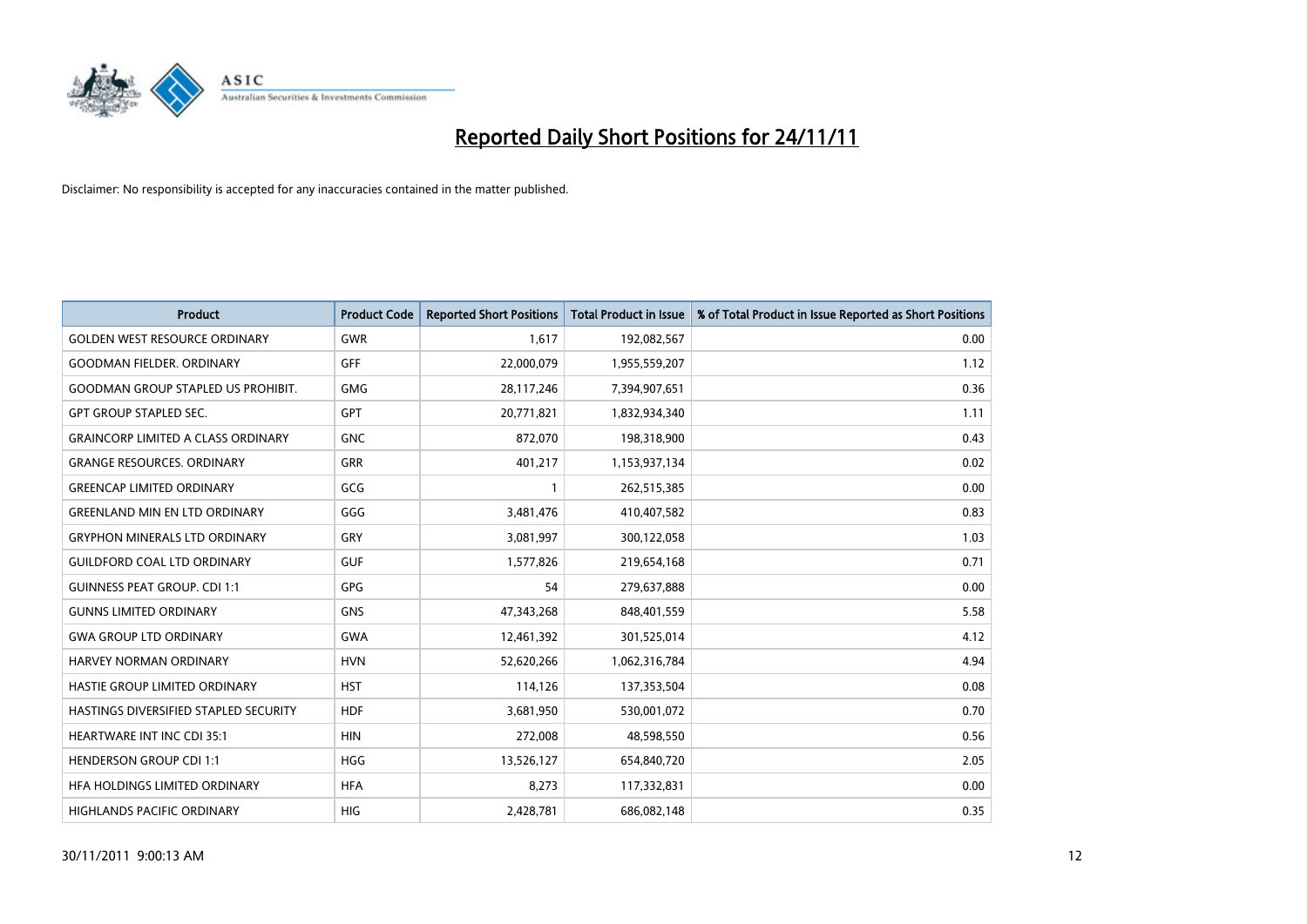

| <b>Product</b>                           | <b>Product Code</b> | <b>Reported Short Positions</b> | <b>Total Product in Issue</b> | % of Total Product in Issue Reported as Short Positions |
|------------------------------------------|---------------------|---------------------------------|-------------------------------|---------------------------------------------------------|
| HILLGROVE RES LTD ORDINARY               | <b>HGO</b>          | 4,253,829                       | 793,698,575                   | 0.53                                                    |
| HILLS HOLDINGS LTD ORDINARY              | <b>HIL</b>          | 3,918,540                       | 247,364,903                   | 1.57                                                    |
| HORIZON OIL LIMITED ORDINARY             | <b>HZN</b>          | 18,291,706                      | 1,130,811,515                 | 1.62                                                    |
| HUNNU COAL LIMITED ORDINARY              | <b>HUN</b>          | 22,813                          | 218,565,002                   | 0.00                                                    |
| <b>ICON ENERGY LIMITED ORDINARY</b>      | <b>ICN</b>          | 2,830                           | 469,301,394                   | 0.00                                                    |
| <b>IINET LIMITED ORDINARY</b>            | <b>IIN</b>          | 119,114                         | 149,464,119                   | 0.08                                                    |
| <b>ILUKA RESOURCES ORDINARY</b>          | ILU                 | 3,992,224                       | 418,700,517                   | 0.96                                                    |
| <b>IMDEX LIMITED ORDINARY</b>            | <b>IMD</b>          | 654,521                         | 204,447,435                   | 0.31                                                    |
| IMF (AUSTRALIA) LTD ORDINARY             | <b>IMF</b>          | 329,821                         | 123,828,193                   | 0.26                                                    |
| <b>IMX RESOURCES LTD ORDINARY</b>        | <b>IXR</b>          | 20,000                          | 262,612,803                   | 0.01                                                    |
| <b>INCITEC PIVOT ORDINARY</b>            | IPL                 | 3,603,157                       | 1,628,730,107                 | 0.21                                                    |
| <b>INDEPENDENCE GROUP ORDINARY</b>       | <b>IGO</b>          | 5,239,829                       | 202,907,135                   | 2.58                                                    |
| INDOPHIL RESOURCES ORDINARY              | <b>IRN</b>          | 1,383,069                       | 995,437,860                   | 0.15                                                    |
| <b>INDUSTREA LIMITED ORDINARY</b>        | IDL                 | 954,035                         | 368,992,435                   | 0.26                                                    |
| <b>INFIGEN ENERGY STAPLED SECURITIES</b> | <b>IFN</b>          | 5,666,175                       | 762,265,972                   | 0.75                                                    |
| ING RE COM GROUP STAPLED SECURITIES      | ILF                 | 3,583                           | 441,029,194                   | 0.00                                                    |
| <b>INSURANCE AUSTRALIA ORDINARY</b>      | IAG                 | 11,414,118                      | 2,079,034,021                 | 0.54                                                    |
| INTEGRA MINING LTD. ORDINARY             | <b>IGR</b>          | 5,037,588                       | 843,843,881                   | 0.58                                                    |
| <b>INTREPID MINES ORDINARY</b>           | <b>IAU</b>          | 2,238,220                       | 523,118,005                   | 0.43                                                    |
| INVESTA OFFICE FUND STAPLED SECURITIES   | <b>IOF</b>          | 15,019,927                      | 2,657,463,999                 | 0.55                                                    |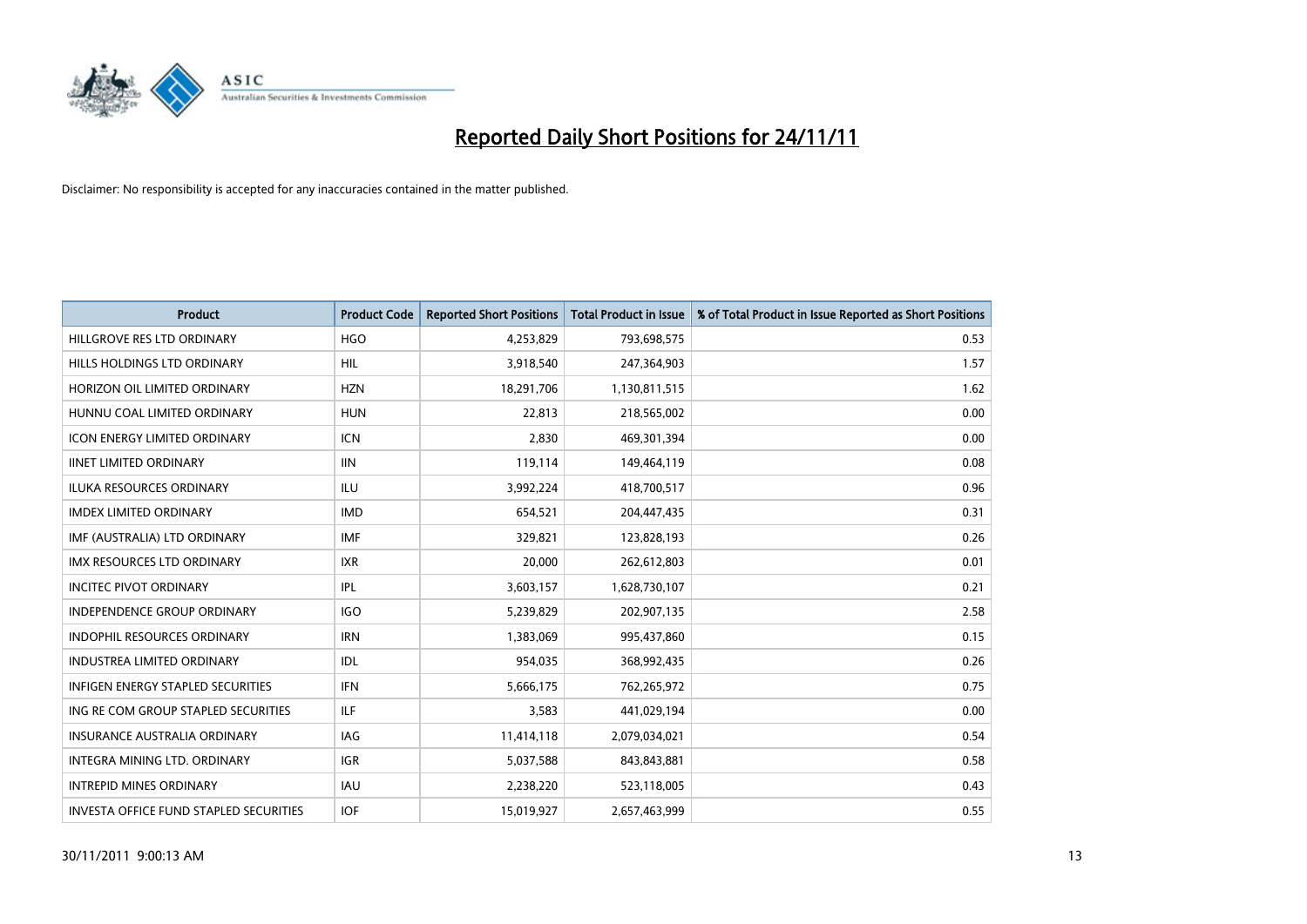

| <b>Product</b>                            | <b>Product Code</b> | <b>Reported Short Positions</b> | <b>Total Product in Issue</b> | % of Total Product in Issue Reported as Short Positions |
|-------------------------------------------|---------------------|---------------------------------|-------------------------------|---------------------------------------------------------|
| <b>INVOCARE LIMITED ORDINARY</b>          | IVC                 | 1,310,842                       | 110,030,298                   | 1.18                                                    |
| ION LIMITED ORDINARY                      | <b>ION</b>          | 164,453                         | 256,365,105                   | 0.06                                                    |
| <b>IOOF HOLDINGS LTD ORDINARY</b>         | <b>IFL</b>          | 1,020,210                       | 229,794,395                   | 0.44                                                    |
| <b>IRESS MARKET TECH. ORDINARY</b>        | <b>IRE</b>          | 1,375,585                       | 127,036,010                   | 1.07                                                    |
| <b>IRON ORE HOLDINGS ORDINARY</b>         | <b>IOH</b>          | 24,796                          | 166,087,005                   | 0.02                                                    |
| ISHARES MSCI AUS 200 ISHARES MSCI AUS 200 | <b>IOZ</b>          | 74,092                          | 2,326,394                     | 3.18                                                    |
| ISHARES MSCI EM MKTS CDI 1:1              | <b>IEM</b>          | 25,899                          | 425,700,000                   | 0.01                                                    |
| ISHARES S&P HIGH DIV ISHARES S&P HIGH DIV | <b>IHD</b>          | 99,992                          | 2,201,253                     | 4.54                                                    |
| ISHARES SMALL ORDS ISHARES SMALL ORDS     | <b>ISO</b>          | 905,115                         | 5,401,916                     | 16.76                                                   |
| <b>IVANHOE AUSTRALIA ORDINARY</b>         | <b>IVA</b>          | 592,927                         | 552,011,545                   | 0.10                                                    |
| JAMES HARDIE INDUST CHESS DEPOSITARY INT  | <b>IHX</b>          | 18,580,210                      | 435,640,582                   | 4.25                                                    |
| <b>JAMESON RESOURCES ORDINARY</b>         | <b>JAL</b>          | 1,600,000                       | 106,528,865                   | 1.50                                                    |
| <b>IB HI-FI LIMITED ORDINARY</b>          | <b>IBH</b>          | 20,323,581                      | 98,833,643                    | 20.57                                                   |
| <b>KAGARA LTD ORDINARY</b>                | KZL                 | 12,142,324                      | 718,307,956                   | 1.68                                                    |
| KAROON GAS AUSTRALIA ORDINARY             | <b>KAR</b>          | 3,884,061                       | 221,420,769                   | 1.73                                                    |
| KATHMANDU HOLD LTD ORDINARY               | <b>KMD</b>          | 2,150,105                       | 200,000,000                   | 1.07                                                    |
| <b>KEYBRIDGE CAPITAL ORDINARY</b>         | <b>KBC</b>          | 5,999                           | 172,070,564                   | 0.00                                                    |
| KIMBERLEY METALS LTD ORDINARY             | <b>KBL</b>          | 1.820                           | 164,752,978                   | 0.00                                                    |
| KINGSGATE CONSOLID. ORDINARY              | <b>KCN</b>          | 4,913,297                       | 139,123,167                   | 3.54                                                    |
| KINGSROSE MINING LTD ORDINARY             | <b>KRM</b>          | 1,144,926                       | 267,448,726                   | 0.42                                                    |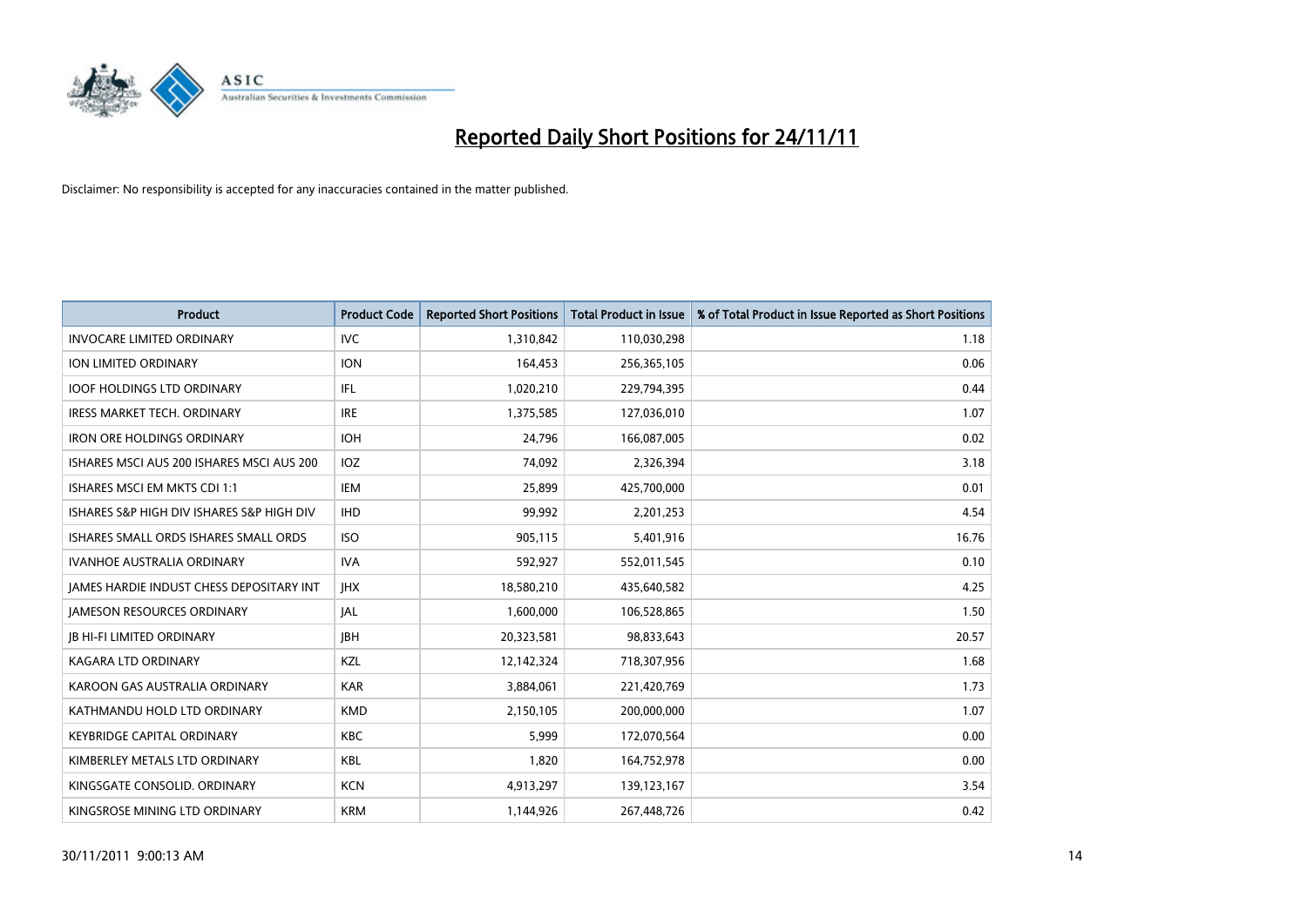

| <b>Product</b>                        | <b>Product Code</b> | <b>Reported Short Positions</b> | <b>Total Product in Issue</b> | % of Total Product in Issue Reported as Short Positions |
|---------------------------------------|---------------------|---------------------------------|-------------------------------|---------------------------------------------------------|
| LEIGHTON HOLDINGS ORDINARY            | LEI                 | 7,408,394                       | 336,515,596                   | 2.18                                                    |
| LEND LEASE GROUP UNIT/ORD STAPLED     | LLC                 | 1,066,651                       | 571,804,090                   | 0.18                                                    |
| LINC ENERGY LTD ORDINARY              | <b>LNC</b>          | 6,471,159                       | 503,418,900                   | 1.27                                                    |
| LIQUEFIED NATURAL ORDINARY            | <b>LNG</b>          | 370,140                         | 267,699,015                   | 0.14                                                    |
| <b>LYNAS CORPORATION ORDINARY</b>     | <b>LYC</b>          | 116,229,361                     | 1,713,846,913                 | 6.74                                                    |
| M2 TELECOMMUNICATION ORDINARY         | <b>MTU</b>          | 239,489                         | 124,493,385                   | 0.19                                                    |
| MACARTHUR COAL ORDINARY               | <b>MCC</b>          | 902,475                         | 302,092,343                   | 0.30                                                    |
| <b>MACMAHON HOLDINGS ORDINARY</b>     | <b>MAH</b>          | 3,187,639                       | 738,631,705                   | 0.44                                                    |
| MACO ATLAS ROADS GRP ORDINARY STAPLED | <b>MQA</b>          | 14,989,708                      | 464,279,594                   | 3.24                                                    |
| MACOUARIE GROUP LTD ORDINARY          | <b>MOG</b>          | 6,239,731                       | 348,528,694                   | 1.75                                                    |
| MAP GROUP STAPLED US PROHIBIT.        | <b>MAP</b>          | 6,056,085                       | 1,861,210,782                 | 0.33                                                    |
| MARENGO MINING ORDINARY               | <b>MGO</b>          | 39,850                          | 1,002,399,863                 | 0.00                                                    |
| <b>MATRIX C &amp; E LTD ORDINARY</b>  | <b>MCE</b>          | 420,939                         | 77,081,507                    | 0.53                                                    |
| MCMILLAN SHAKESPEARE ORDINARY         | <b>MMS</b>          | 10,085                          | 68,597,790                    | 0.01                                                    |
| MCPHERSON'S LTD ORDINARY              | <b>MCP</b>          | 12,008                          | 72,401,758                    | 0.02                                                    |
| MEDUSA MINING LTD ORDINARY            | <b>MML</b>          | 838,203                         | 188,827,911                   | 0.44                                                    |
| MELBOURNE IT LIMITED ORDINARY         | <b>MLB</b>          | 136,142                         | 81,352,178                    | 0.17                                                    |
| MEO AUSTRALIA LTD ORDINARY            | <b>MEO</b>          | 3,159,839                       | 539,913,260                   | 0.58                                                    |
| <b>MERMAID MARINE ORDINARY</b>        | <b>MRM</b>          | 533,394                         | 217,810,915                   | 0.24                                                    |
| MESOBLAST LIMITED ORDINARY            | <b>MSB</b>          | 7,538,901                       | 280,425,258                   | 2.69                                                    |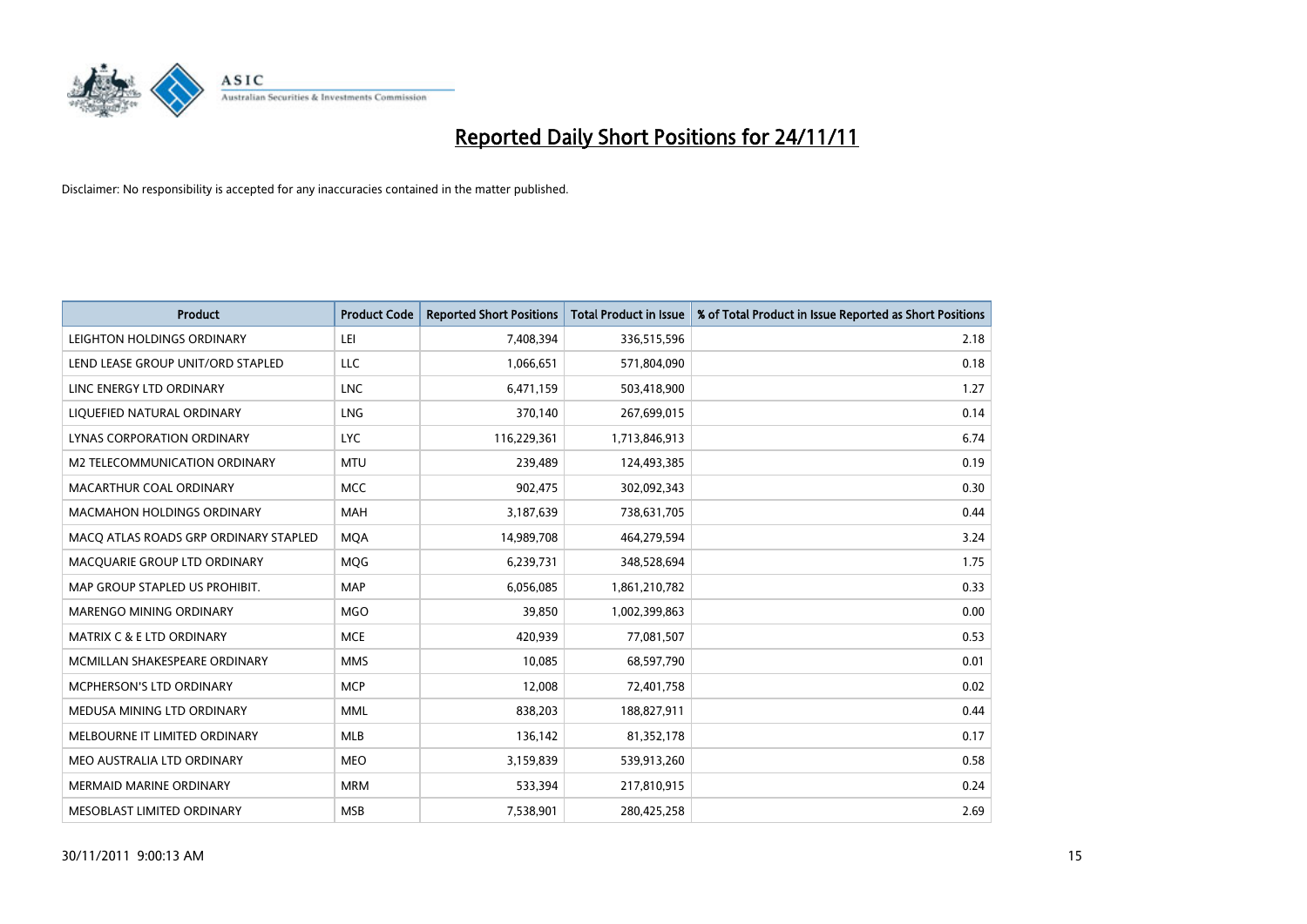

| <b>Product</b>                     | <b>Product Code</b> | <b>Reported Short Positions</b> | <b>Total Product in Issue</b> | % of Total Product in Issue Reported as Short Positions |
|------------------------------------|---------------------|---------------------------------|-------------------------------|---------------------------------------------------------|
| METALS X LIMITED ORDINARY          | <b>MLX</b>          | 326,940                         | 1,330,804,811                 | 0.03                                                    |
| METCASH LIMITED ORDINARY           | <b>MTS</b>          | 28,110,267                      | 771,343,008                   | 3.61                                                    |
| METGASCO LIMITED ORDINARY          | <b>MEL</b>          | 235,435                         | 338,958,156                   | 0.07                                                    |
| METMINCO LIMITED ORDINARY          | <b>MNC</b>          | 3,717,476                       | 1,462,616,146                 | 0.25                                                    |
| MHM METALS LIMITED ORDINARY        | <b>MHM</b>          | 147,977                         | 102,782,013                   | 0.14                                                    |
| MICLYN EXP OFFSHR ORDINARY         | <b>MIO</b>          | 25,633                          | 274,618,684                   | 0.01                                                    |
| MINCOR RESOURCES NL ORDINARY       | <b>MCR</b>          | 1,110,160                       | 196,180,804                   | 0.55                                                    |
| MINEMAKERS LIMITED ORDINARY        | <b>MAK</b>          | 44,227                          | 227,540,432                   | 0.02                                                    |
| MINERAL DEPOSITS ORDINARY          | <b>MDL</b>          | 344,441                         | 83,538,786                    | 0.42                                                    |
| MINERAL RESOURCES, ORDINARY        | <b>MIN</b>          | 1,148,239                       | 184,376,989                   | 0.60                                                    |
| MIRABELA NICKEL LTD ORDINARY       | <b>MBN</b>          | 17,410,601                      | 491,781,237                   | 3.55                                                    |
| MIRVAC GROUP STAPLED SECURITIES    | <b>MGR</b>          | 23,688,123                      | 3,416,924,188                 | 0.66                                                    |
| MOLOPO ENERGY LTD ORDINARY         | <b>MPO</b>          | 1,707,823                       | 245,579,810                   | 0.70                                                    |
| MOLY MINES LIMITED ORDINARY        | <b>MOL</b>          | 12,287                          | 384,893,989                   | 0.00                                                    |
| <b>MONADELPHOUS GROUP ORDINARY</b> | <b>MND</b>          | 1,678,310                       | 88,674,327                    | 1.89                                                    |
| MORTGAGE CHOICE LTD ORDINARY       | <b>MOC</b>          | 1,056,960                       | 119,948,255                   | 0.88                                                    |
| MOUNT GIBSON IRON ORDINARY         | <b>MGX</b>          | 11,608,535                      | 1,082,570,693                 | 1.07                                                    |
| MSF SUGAR LIMITED ORDINARY         | <b>MSF</b>          | 13,949                          | 69,248,422                    | 0.02                                                    |
| MULTIPLEX SITES SITES              | <b>MXUPA</b>        | 22                              | 4,500,000                     | 0.00                                                    |
| MURCHISON METALS LTD ORDINARY      | <b>MMX</b>          | 21,801,291                      | 442,437,524                   | 4.94                                                    |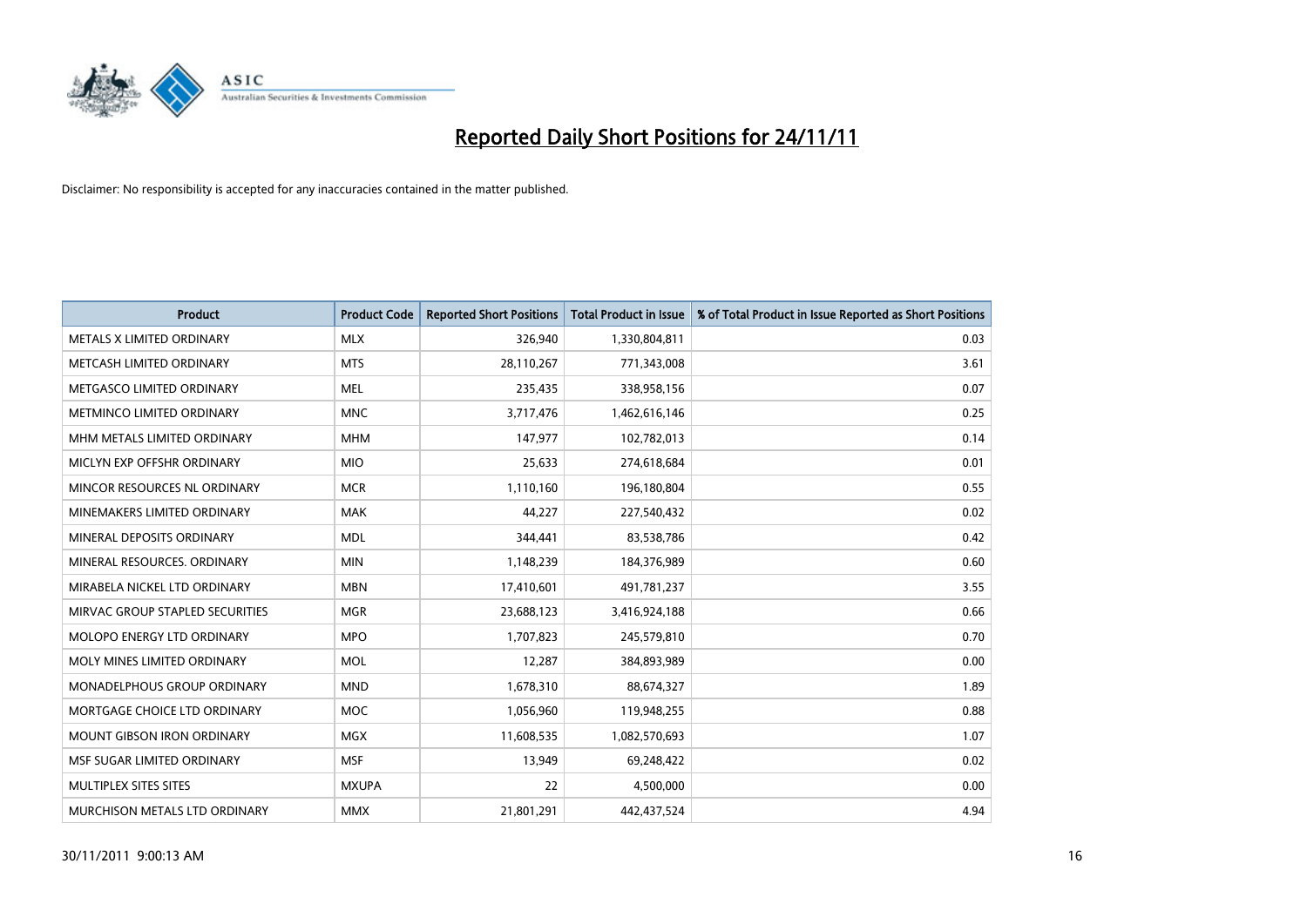

| <b>Product</b>                    | <b>Product Code</b> | <b>Reported Short Positions</b> | <b>Total Product in Issue</b> | % of Total Product in Issue Reported as Short Positions |
|-----------------------------------|---------------------|---------------------------------|-------------------------------|---------------------------------------------------------|
| <b>MYER HOLDINGS LTD ORDINARY</b> | <b>MYR</b>          | 60,424,863                      | 583,384,551                   | 10.32                                                   |
| <b>MYSTATE LIMITED ORDINARY</b>   | <b>MYS</b>          | 107,847                         | 67,463,454                    | 0.16                                                    |
| NATIONAL AUST, BANK ORDINARY      | <b>NAB</b>          | 19,064,972                      | 2,204,213,794                 | 0.84                                                    |
| NATURAL FUEL LIMITED ORDINARY     | <b>NFL</b>          | 1                               | 1,121,912                     | 0.00                                                    |
| NAVIGATOR RESOURCES ORDINARY      | <b>NAV</b>          | 500                             | 2,222,093,840                 | 0.00                                                    |
| NAVITAS LIMITED ORDINARY          | <b>NVT</b>          | 3,052,906                       | 375,318,628                   | 0.79                                                    |
| NEPTUNE MARINE ORDINARY           | <b>NMS</b>          | 182,253                         | 1,748,545,632                 | 0.01                                                    |
| NEW HOPE CORPORATION ORDINARY     | <b>NHC</b>          | 633,412                         | 830,230,549                   | 0.07                                                    |
| NEW STANDARD ENERGY ORDINARY      | <b>NSE</b>          | 256,385                         | 229,052,955                   | 0.11                                                    |
| NEWCREST MINING ORDINARY          | <b>NCM</b>          | 1,639,123                       | 765,495,616                   | 0.21                                                    |
| NEWS CORP A NON-VOTING CDI        | <b>NWSLV</b>        | 2,739,799                       | 1,710,039,545                 | 0.16                                                    |
| NEWS CORP B VOTING CDI            | <b>NWS</b>          | 3,539,145                       | 798,520,953                   | 0.43                                                    |
| NEXBIS LIMITED ORDINARY           | <b>NBS</b>          | 63,733                          | 798,356,704                   | 0.01                                                    |
| NEXUS ENERGY LIMITED ORDINARY     | <b>NXS</b>          | 7,775,292                       | 1,326,821,159                 | 0.58                                                    |
| NIB HOLDINGS LIMITED ORDINARY     | <b>NHF</b>          | 104,911                         | 466,733,110                   | 0.02                                                    |
| NIDO PETROLEUM ORDINARY           | <b>NDO</b>          | 702,394                         | 1,389,163,151                 | 0.05                                                    |
| NOBLE MINERAL RES ORDINARY        | <b>NMG</b>          | 1,080,943                       | 523,308,820                   | 0.21                                                    |
| NORTHERN IRON LTD ORDINARY        | <b>NFE</b>          | 803,980                         | 336,084,863                   | 0.23                                                    |
| NRW HOLDINGS LIMITED ORDINARY     | <b>NWH</b>          | 2,474,479                       | 278,888,011                   | 0.87                                                    |
| NUCOAL RESOURCES NL ORDINARY      | <b>NCR</b>          | 79,200                          | 441,150,707                   | 0.02                                                    |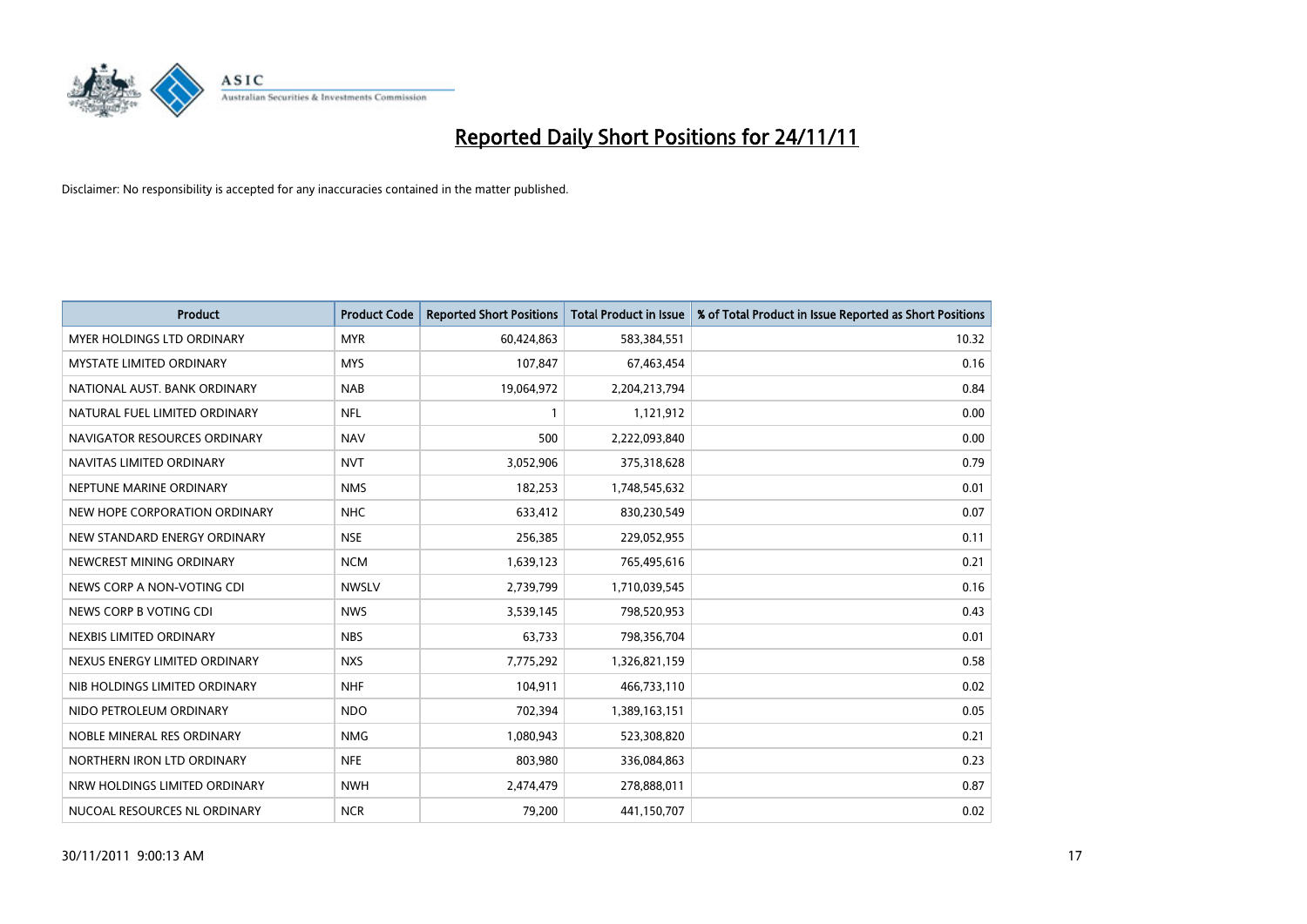

| <b>Product</b>                        | <b>Product Code</b> | <b>Reported Short Positions</b> | <b>Total Product in Issue</b> | % of Total Product in Issue Reported as Short Positions |
|---------------------------------------|---------------------|---------------------------------|-------------------------------|---------------------------------------------------------|
| NUFARM LIMITED ORDINARY               | <b>NUF</b>          | 4,080,037                       | 261,833,005                   | 1.57                                                    |
| OAKTON LIMITED ORDINARY               | <b>OKN</b>          | 642,417                         | 93,800,235                    | 0.68                                                    |
| OCEANAGOLD CORP. CHESS DEPOSITARY INT | <b>OGC</b>          | 897,453                         | 262,642,606                   | 0.32                                                    |
| OCEANIA CAPITAL LTD ORDINARY          | <b>OCP</b>          | 2,500                           | 91,921,295                    | 0.00                                                    |
| OIL SEARCH LTD ORDINARY               | <b>OSH</b>          | 7,546,833                       | 1,325,155,171                 | 0.55                                                    |
| OM HOLDINGS LIMITED ORDINARY          | <b>OMH</b>          | 9,843,333                       | 504,105,150                   | 1.95                                                    |
| <b>ONESTEEL LIMITED ORDINARY</b>      | OST                 | 48,694,584                      | 1,342,393,583                 | 3.61                                                    |
| ORICA LIMITED ORDINARY                | ORI                 | 2,741,461                       | 363,966,570                   | 0.73                                                    |
| ORICA LIMITED STEP UP PREFERENCE      | <b>ORIPB</b>        | 159,095                         | 5,000,000                     | 3.18                                                    |
| ORIGIN ENERGY ORDINARY                | <b>ORG</b>          | 2,971,453                       | 1,086,123,061                 | 0.26                                                    |
| OROCOBRE LIMITED ORDINARY             | <b>ORE</b>          | 228,673                         | 103,195,029                   | 0.22                                                    |
| OROTONGROUP LIMITED ORDINARY          | <b>ORL</b>          | 5,935                           | 40,880,902                    | 0.01                                                    |
| OTTO ENERGY LIMITED ORDINARY          | OEL                 | 109,204                         | 1,138,290,071                 | 0.01                                                    |
| OZ MINERALS ORDINARY                  | OZL                 | 9,805,255                       | 316,690,008                   | 3.06                                                    |
| <b>PACIFIC BRANDS ORDINARY</b>        | PBG                 | 7,956,140                       | 915,013,578                   | 0.88                                                    |
| PALADIN ENERGY LTD ORDINARY           | <b>PDN</b>          | 45,887,630                      | 835,429,464                   | 5.46                                                    |
| PANAUST LIMITED ORDINARY              | <b>PNA</b>          | 13,734,408                      | 593,892,185                   | 2.32                                                    |
| PANORAMIC RESOURCES ORDINARY          | PAN                 | 1,113,552                       | 207,050,710                   | 0.53                                                    |
| PAPERLINX LIMITED ORDINARY            | <b>PPX</b>          | 4,918,202                       | 609,280,761                   | 0.81                                                    |
| PAPILLON RES LTD ORDINARY             | <b>PIR</b>          | 781,762                         | 209,170,467                   | 0.37                                                    |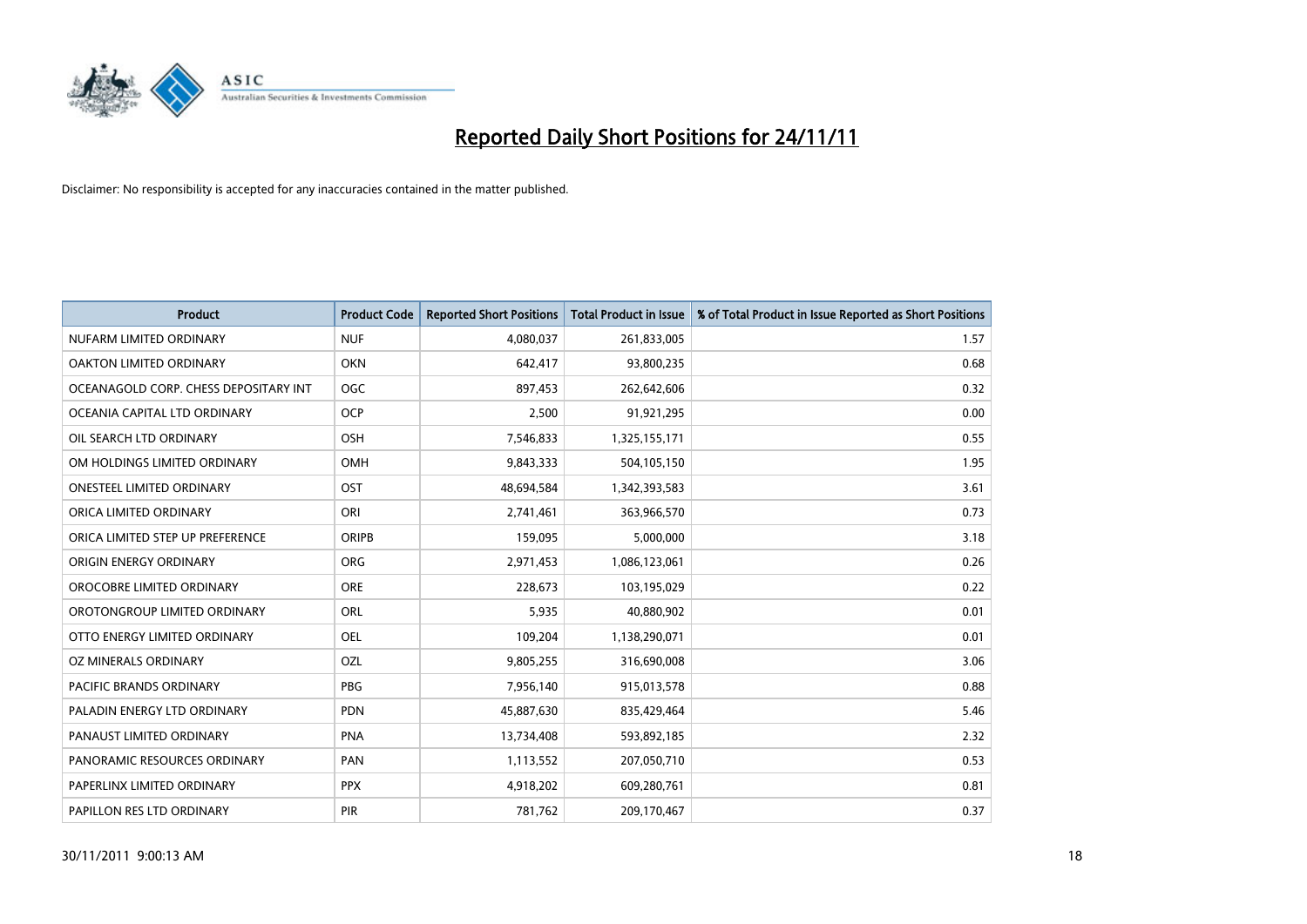

| <b>Product</b>                          | <b>Product Code</b> | <b>Reported Short Positions</b> | <b>Total Product in Issue</b> | % of Total Product in Issue Reported as Short Positions |
|-----------------------------------------|---------------------|---------------------------------|-------------------------------|---------------------------------------------------------|
| PATTIES FOODS LTD ORDINARY              | PFL                 |                                 | 138,989,223                   | 0.00                                                    |
| PEET LIMITED ORDINARY                   | <b>PPC</b>          | 616,482                         | 320,170,604                   | 0.20                                                    |
| PENINSULA ENERGY LTD ORDINARY           | <b>PEN</b>          | 1,493,377                       | 2,135,490,443                 | 0.07                                                    |
| PERILYA LIMITED ORDINARY                | PEM                 | 2,402,006                       | 722,413,904                   | 0.33                                                    |
| PERPETUAL LIMITED ORDINARY              | <b>PPT</b>          | 2,858,661                       | 41,342,420                    | 6.90                                                    |
| PERSEUS MINING LTD ORDINARY             | PRU                 | 1,430,867                       | 455,827,088                   | 0.31                                                    |
| PETSEC ENERGY ORDINARY                  | <b>PSA</b>          | 223,332                         | 231,283,622                   | 0.10                                                    |
| PHARMAXIS LTD ORDINARY                  | <b>PXS</b>          | 2,004,539                       | 229,116,309                   | 0.87                                                    |
| PHOTON GROUP LTD ORDINARY               | <b>PGA</b>          | 250,510                         | 1,540,886,866                 | 0.02                                                    |
| PLATINUM ASSET ORDINARY                 | <b>PTM</b>          | 6,098,820                       | 561,347,878                   | 1.09                                                    |
| PLATINUM AUSTRALIA ORDINARY             | <b>PLA</b>          | 5,586,848                       | 417,130,039                   | 1.35                                                    |
| PLATINUM AUSTRALIA RIGHTS 09-DEC-11 DEF | <b>PLAR</b>         | 88,748                          | 36,844,170                    | 0.24                                                    |
| PLATINUM CAPITAL LTD ORDINARY           | <b>PMC</b>          |                                 | 165,756,878                   | 0.00                                                    |
| PLUTON RESOURCES ORDINARY               | <b>PLV</b>          | 102                             | 227,338,688                   | 0.00                                                    |
| PMI GOLD CORP CDI 1:1                   | <b>PVM</b>          | 22,132                          | 52,109,650                    | 0.04                                                    |
| PMP LIMITED ORDINARY                    | <b>PMP</b>          | 558,088                         | 329,842,473                   | 0.18                                                    |
| PORT BOUVARD LIMITED ORDINARY           | PBD                 | 6,754                           | 593,868,295                   | 0.00                                                    |
| POTASH MINERALS LTD ORDINARY            | <b>POK</b>          | 4,714                           | 66,282,074                    | 0.01                                                    |
| PREMIER INVESTMENTS ORDINARY            | <b>PMV</b>          | 403,325                         | 155,062,831                   | 0.26                                                    |
| PRIMA BIOMED LTD ORDINARY               | <b>PRR</b>          | 3,319,327                       | 1,016,226,155                 | 0.32                                                    |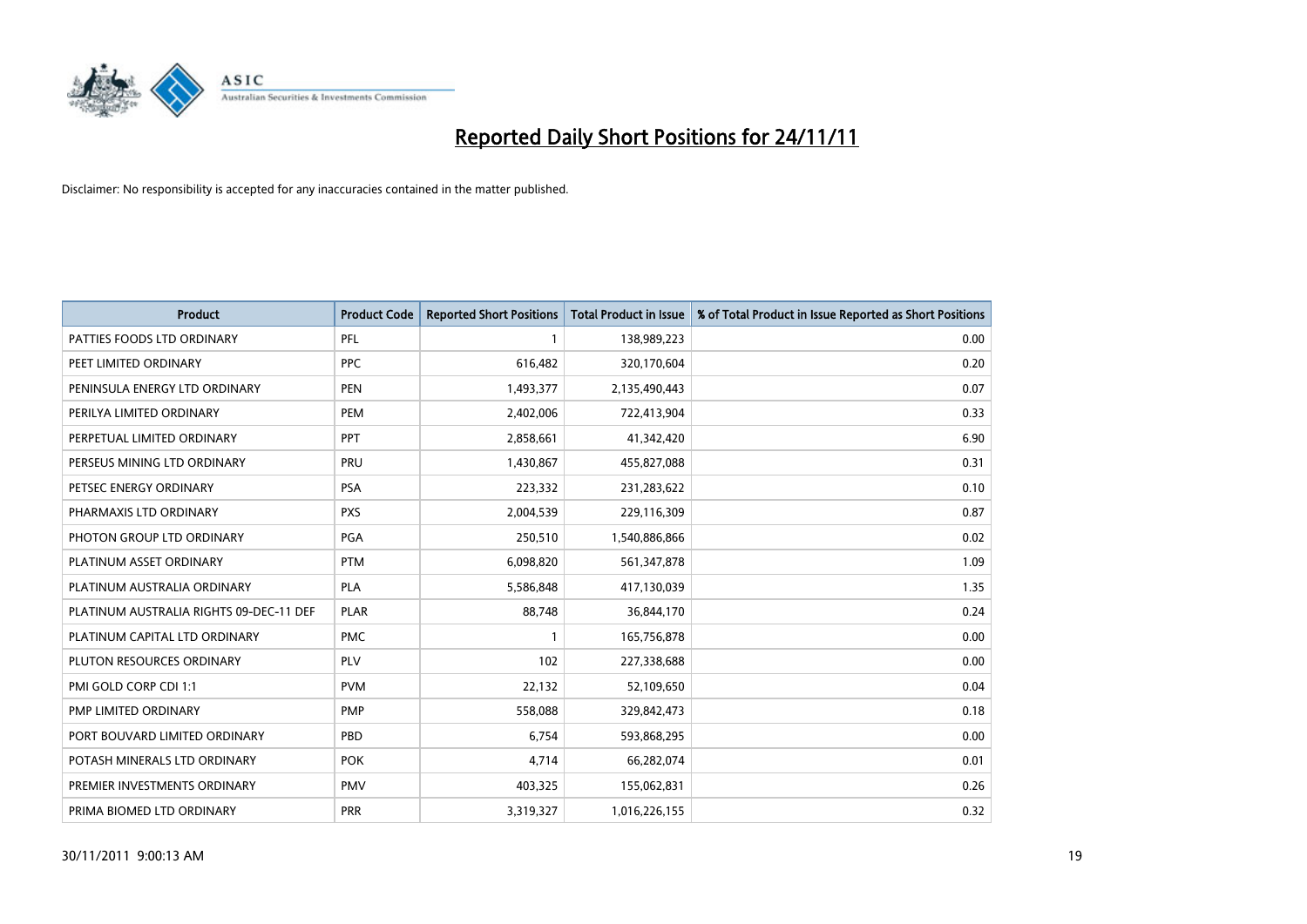

| <b>Product</b>                      | <b>Product Code</b> | <b>Reported Short Positions</b> | <b>Total Product in Issue</b> | % of Total Product in Issue Reported as Short Positions |
|-------------------------------------|---------------------|---------------------------------|-------------------------------|---------------------------------------------------------|
| PRIMARY HEALTH CARE ORDINARY        | PRY                 | 11,133,444                      | 500,336,679                   | 2.21                                                    |
| PRIME MEDIA GRP LTD ORDINARY        | PRT                 | 989                             | 366,330,303                   | 0.00                                                    |
| PRIMEAG AUSTRALIA ORDINARY          | PAG                 | 51,596                          | 266,394,444                   | 0.01                                                    |
| PROGEN PHARMACEUTIC ORDINARY        | PGL                 | 151,596                         | 24,709,097                    | 0.61                                                    |
| PROGRAMMED ORDINARY                 | <b>PRG</b>          | 525,531                         | 118,169,908                   | 0.44                                                    |
| PSIVIDA CORP CDI 1:1                | <b>PVA</b>          | 6,878                           | 8,689,940                     | 0.08                                                    |
| <b>QANTAS AIRWAYS ORDINARY</b>      | QAN                 | 30,959,394                      | 2,265,123,620                 | 1.36                                                    |
| <b>OBE INSURANCE GROUP ORDINARY</b> | <b>OBE</b>          | 25,482,030                      | 1,115,545,692                 | 2.25                                                    |
| OR NATIONAL LIMITED ORDINARY        | <b>ORN</b>          | 21,509,736                      | 2,440,000,000                 | 0.87                                                    |
| ORXPHARMA LTD ORDINARY              | <b>QRX</b>          | 310,000                         | 144,244,857                   | 0.21                                                    |
| <b>QUBE LOGISTICS HLDG ORDINARY</b> | QUB                 | 173,309                         | 803,032,897                   | 0.01                                                    |
| RAMELIUS RESOURCES ORDINARY         | <b>RMS</b>          | 3,237,269                       | 326,556,273                   | 0.98                                                    |
| RAMSAY HEALTH CARE ORDINARY         | <b>RHC</b>          | 1,184,038                       | 202,081,252                   | 0.57                                                    |
| <b>RCR TOMLINSON ORDINARY</b>       | <b>RCR</b>          | 68,067                          | 133,593,505                   | 0.05                                                    |
| <b>REA GROUP ORDINARY</b>           | <b>REA</b>          | 385,763                         | 131,714,699                   | 0.29                                                    |
| <b>RECKON LIMITED ORDINARY</b>      | <b>RKN</b>          | 844,500                         | 133,354,672                   | 0.63                                                    |
| <b>RED FORK ENERGY ORDINARY</b>     | <b>RFE</b>          | 7,696                           | 269,769,853                   | 0.00                                                    |
| REDBANK ENERGY LTD ORDINARY         | AEJ                 | 19                              | 786,287                       | 0.00                                                    |
| REED RESOURCES LTD ORDINARY         | <b>RDR</b>          | 466,258                         | 264,742,501                   | 0.18                                                    |
| REGIS RESOURCES ORDINARY            | <b>RRL</b>          | 1,033,643                       | 434,457,441                   | 0.26                                                    |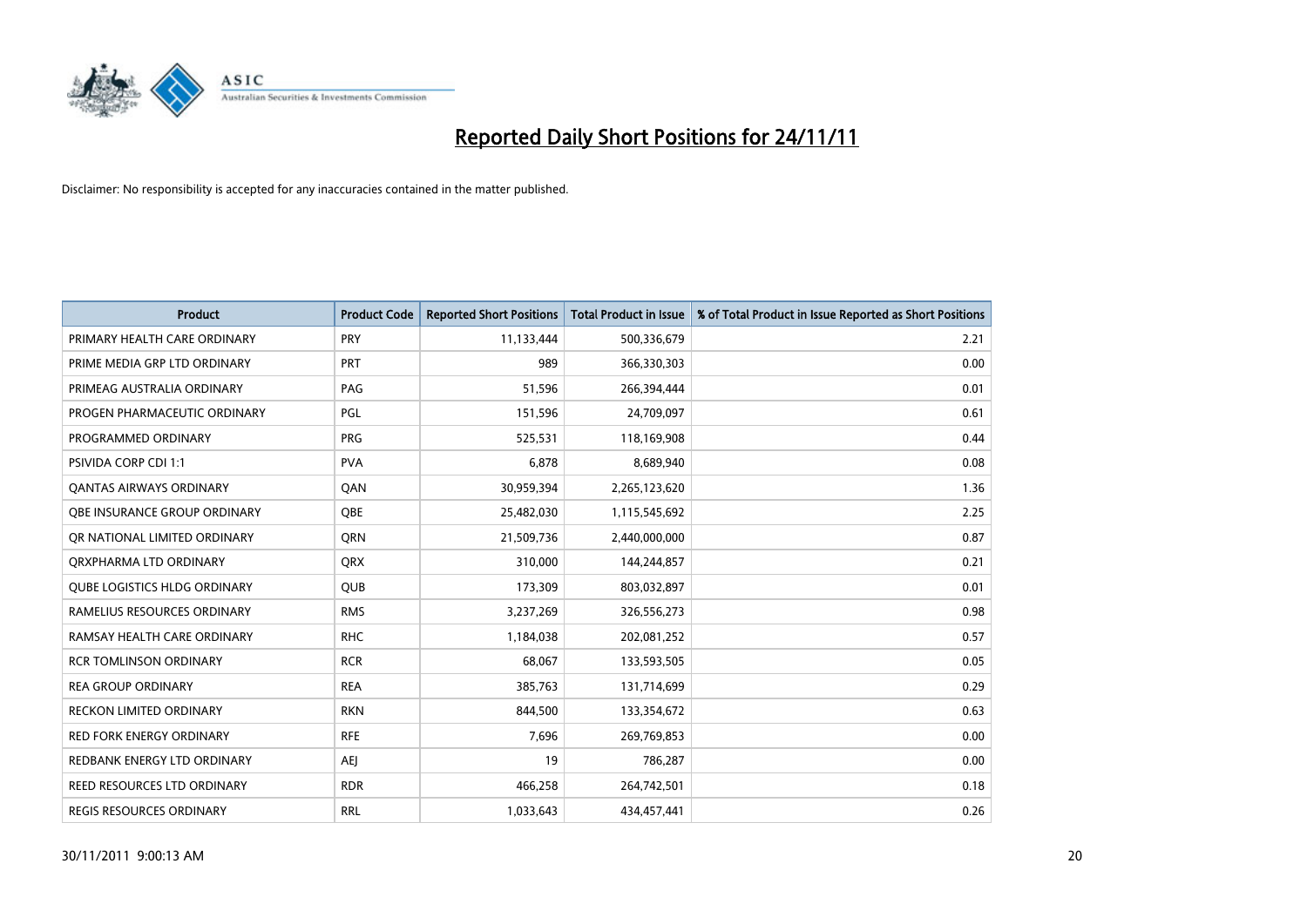

| <b>Product</b>                      | <b>Product Code</b> | <b>Reported Short Positions</b> | <b>Total Product in Issue</b> | % of Total Product in Issue Reported as Short Positions |
|-------------------------------------|---------------------|---------------------------------|-------------------------------|---------------------------------------------------------|
| RESMED INC CDI 10:1                 | <b>RMD</b>          | 6,172,234                       | 1,556,242,300                 | 0.39                                                    |
| RESOLUTE MINING ORDINARY            | <b>RSG</b>          | 4,347,551                       | 469,558,162                   | 0.93                                                    |
| <b>RESOURCE GENERATION ORDINARY</b> | <b>RES</b>          | 293,311                         | 262,895,652                   | 0.11                                                    |
| RETAIL FOOD GROUP ORDINARY          | <b>RFG</b>          | 7,407                           | 108,229,282                   | 0.01                                                    |
| REVERSE CORP LIMITED ORDINARY       | <b>REF</b>          | 25,141                          | 92,382,175                    | 0.03                                                    |
| REX MINERALS LIMITED ORDINARY       | <b>RXM</b>          | 1,454,705                       | 153,635,519                   | 0.93                                                    |
| RHG LIMITED ORDINARY                | <b>RHG</b>          | 56,619                          | 308,483,177                   | 0.02                                                    |
| RIALTO ENERGY ORDINARY              | <b>RIA</b>          | 119,977                         | 375,006,264                   | 0.03                                                    |
| RIO TINTO LIMITED ORDINARY          | <b>RIO</b>          | 24,787,248                      | 435,758,720                   | 5.68                                                    |
| RIVERCITY MOTORWAY STAPLED          | <b>RCY</b>          | 132,000                         | 957,010,115                   | 0.01                                                    |
| ROC OIL COMPANY ORDINARY            | <b>ROC</b>          | 2,422,955                       | 683,029,641                   | 0.35                                                    |
| ROYAL WOLF HOLDINGS ORDINARY        | <b>RWH</b>          | 10,000                          | 100,387,052                   | 0.01                                                    |
| SAI GLOBAL LIMITED ORDINARY         | SAI                 | 1,653,554                       | 202,259,037                   | 0.81                                                    |
| SALMAT LIMITED ORDINARY             | <b>SLM</b>          | 425,064                         | 159,802,174                   | 0.27                                                    |
| SAMSON OIL & GAS LTD ORDINARY       | SSN                 | 307,156                         | 1,750,183,770                 | 0.01                                                    |
| SANDFIRE RESOURCES ORDINARY         | <b>SFR</b>          | 2,463,765                       | 150,879,969                   | 1.63                                                    |
| <b>SANTOS LTD ORDINARY</b>          | <b>STO</b>          | 11,737,208                      | 941,371,141                   | 1.23                                                    |
| SARACEN MINERAL ORDINARY            | <b>SAR</b>          | 806,626                         | 593,210,240                   | 0.13                                                    |
| SEDGMAN LIMITED ORDINARY            | <b>SDM</b>          | 318,034                         | 212,215,619                   | 0.15                                                    |
| SEEK LIMITED ORDINARY               | <b>SEK</b>          | 15,644,520                      | 337,079,207                   | 4.65                                                    |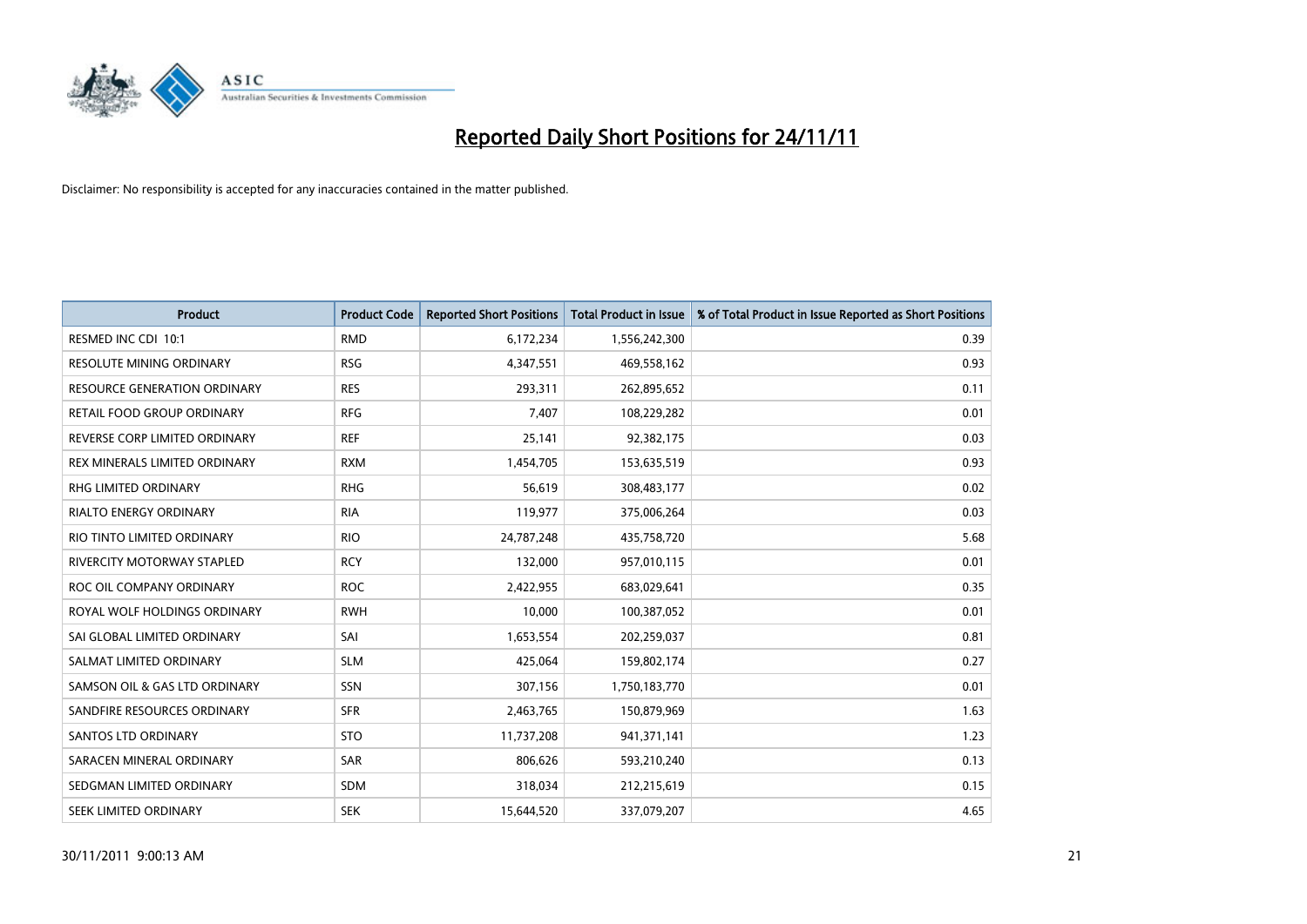

| <b>Product</b>                           | <b>Product Code</b> | <b>Reported Short Positions</b> | <b>Total Product in Issue</b> | % of Total Product in Issue Reported as Short Positions |
|------------------------------------------|---------------------|---------------------------------|-------------------------------|---------------------------------------------------------|
| SELECT HARVESTS ORDINARY                 | <b>SHV</b>          | 40,094                          | 56,392,664                    | 0.07                                                    |
| SENETAS CORPORATION ORDINARY             | <b>SEN</b>          | 756,999                         | 463,105,195                   | 0.16                                                    |
| SENEX ENERGY LIMITED ORDINARY            | SXY                 | 400,000                         | 917,392,416                   | 0.04                                                    |
| SERVCORP LIMITED ORDINARY                | SRV                 | 26,183                          | 98,440,807                    | 0.03                                                    |
| SERVICE STREAM ORDINARY                  | <b>SSM</b>          | 344,663                         | 283,418,867                   | 0.12                                                    |
| SEVEN GROUP HOLDINGS CONV. RED. PREF.    | <b>SVWPA</b>        | 53,165                          | 4,963,640                     | 1.07                                                    |
| SEVEN GROUP HOLDINGS ORDINARY            | <b>SVW</b>          | 1,071,653                       | 306,410,281                   | 0.36                                                    |
| SEVEN WEST MEDIA LTD ORDINARY            | <b>SWM</b>          | 2,451,759                       | 645,719,542                   | 0.38                                                    |
| SIGMA PHARMACEUTICAL ORDINARY            | <b>SIP</b>          | 13,026,323                      | 1,178,626,572                 | 1.11                                                    |
| SILEX SYSTEMS ORDINARY                   | <b>SLX</b>          | 505,149                         | 170,133,997                   | 0.29                                                    |
| SILVER LAKE RESOURCE ORDINARY            | <b>SLR</b>          | 515,638                         | 185,702,828                   | 0.25                                                    |
| SIMS METAL MGMT LTD ORDINARY             | SGM                 | 3,212,834                       | 207,193,497                   | 1.56                                                    |
| SINGAPORE TELECOMM. CHESS DEPOSITARY INT | SGT                 | 6,736,462                       | 188,667,418                   | 3.57                                                    |
| SIRIUS RESOURCES NL ORDINARY             | <b>SIR</b>          | 82,500                          | 137,134,586                   | 0.06                                                    |
| SIRTEX MEDICAL ORDINARY                  | <b>SRX</b>          | 2,339                           | 55,768,136                    | 0.00                                                    |
| SKILLED GROUP LTD ORDINARY               | <b>SKE</b>          | 44,251                          | 233, 243, 776                 | 0.01                                                    |
| SMS MANAGEMENT. ORDINARY                 | <b>SMX</b>          | 120,989                         | 68,290,180                    | 0.17                                                    |
| SONIC HEALTHCARE ORDINARY                | <b>SHL</b>          | 5,711,889                       | 389,969,875                   | 1.47                                                    |
| SOUL PATTINSON (W.H) ORDINARY            | SOL                 | 463                             | 238,640,580                   | 0.00                                                    |
| SOUTH BOULDER MINES ORDINARY             | <b>STB</b>          | 115,950                         | 87,115,688                    | 0.13                                                    |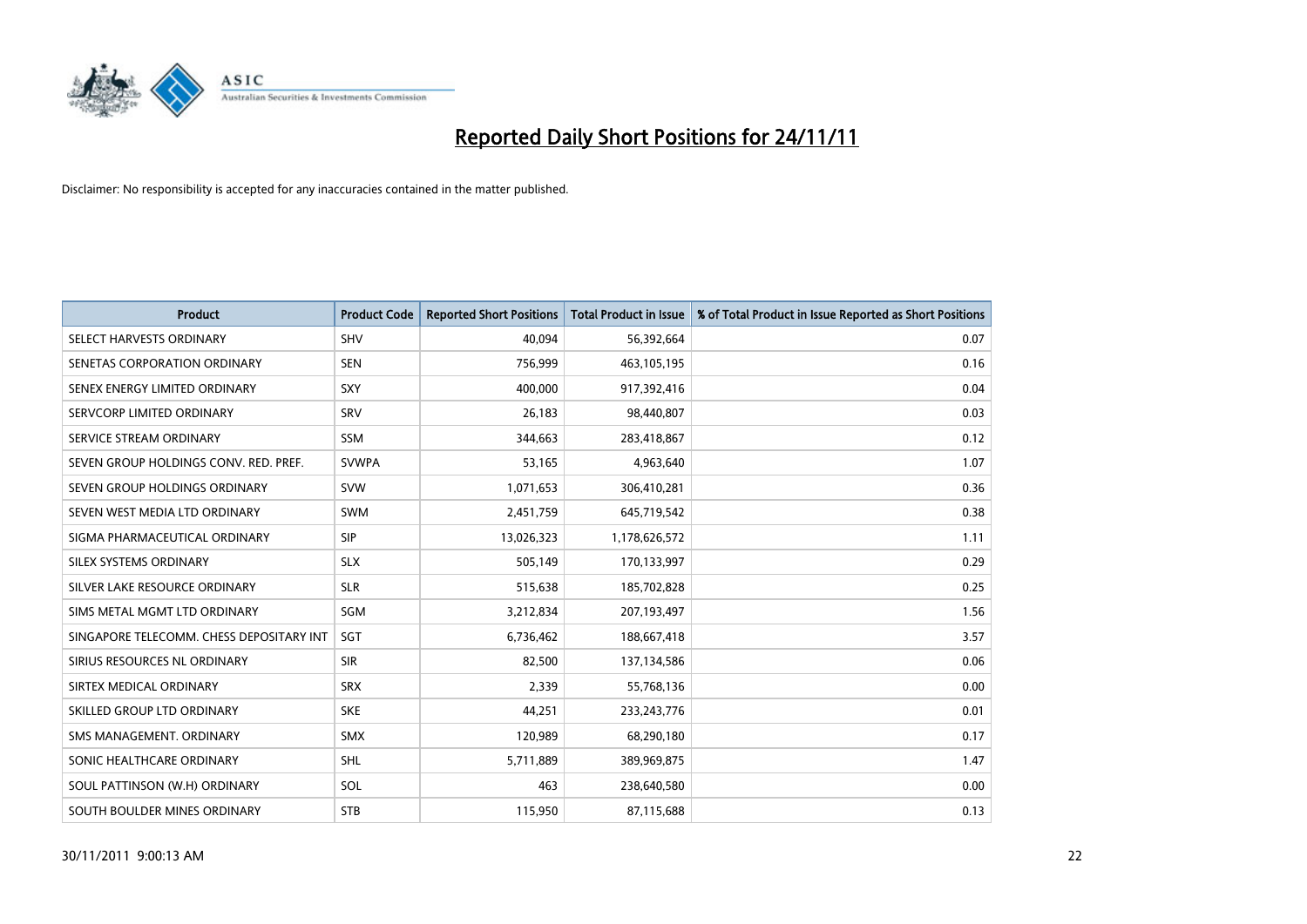

| <b>Product</b>                           | <b>Product Code</b> | <b>Reported Short Positions</b> | <b>Total Product in Issue</b> | % of Total Product in Issue Reported as Short Positions |
|------------------------------------------|---------------------|---------------------------------|-------------------------------|---------------------------------------------------------|
| SP AUSNET STAPLED SECURITIES             | <b>SPN</b>          | 2,275,015                       | 2,850,932,204                 | 0.08                                                    |
| SPARK INFRASTRUCTURE STAPLED NOTE & UNIT | SKI                 | 16,444,433                      | 1,326,734,264                 | 1.24                                                    |
| SPDR 200 FUND ETF UNITS                  | <b>STW</b>          | 8                               | 52,578,556                    | 0.00                                                    |
| SPECIALTY FASHION ORDINARY               | <b>SFH</b>          | 596,318                         | 192,086,121                   | 0.31                                                    |
| SPOTLESS GROUP LTD ORDINARY              | <b>SPT</b>          | 1,221,465                       | 265,454,407                   | 0.46                                                    |
| ST BARBARA LIMITED ORDINARY              | <b>SBM</b>          | 7,210,080                       | 325,615,389                   | 2.21                                                    |
| STAGING CONNECTIONS ORDINARY             | <b>STG</b>          | 2,917,189                       | 78,317,726                    | 3.72                                                    |
| STANMORE COAL LTD ORDINARY               | <b>SMR</b>          | 17,231                          | 89,791,402                    | 0.02                                                    |
| STARPHARMA HOLDINGS ORDINARY             | SPL                 | 1,405,482                       | 277,794,020                   | 0.50                                                    |
| STH AMERICAN COR LTD ORDINARY            | SAY                 | 9.200                           | 257,785,604                   | 0.00                                                    |
| STHN CROSS MEDIA ORDINARY                | <b>SXL</b>          | 3,863,739                       | 705,766,444                   | 0.55                                                    |
| STOCKLAND UNITS/ORD STAPLED              | SGP                 | 23,391,096                      | 2,338,995,230                 | 0.98                                                    |
| STRAITS RES LTD. ORDINARY                | SRO                 | 485.465                         | 324,796,141                   | 0.15                                                    |
| <b>STW COMMUNICATIONS ORDINARY</b>       | SGN                 | 240,355                         | 363,702,471                   | 0.06                                                    |
| SUNCORP GROUP LTD ORDINARY               | <b>SUN</b>          | 10,611,502                      | 1,286,600,980                 | 0.80                                                    |
| SUNDANCE ENERGY ORDINARY                 | <b>SEA</b>          | 217,822                         | 277,098,474                   | 0.08                                                    |
| SUNDANCE RESOURCES ORDINARY              | <b>SDL</b>          | 5,609,209                       | 2,902,422,169                 | 0.19                                                    |
| SUNLAND GROUP LTD ORDINARY               | <b>SDG</b>          | 38,698                          | 201,578,526                   | 0.02                                                    |
| SUPER RET REP LTD ORDINARY               | <b>SUL</b>          | 2,428,601                       | 185,306,121                   | 1.30                                                    |
| SWICK MINING ORDINARY                    | <b>SWK</b>          | 1.548                           | 236,724,970                   | 0.00                                                    |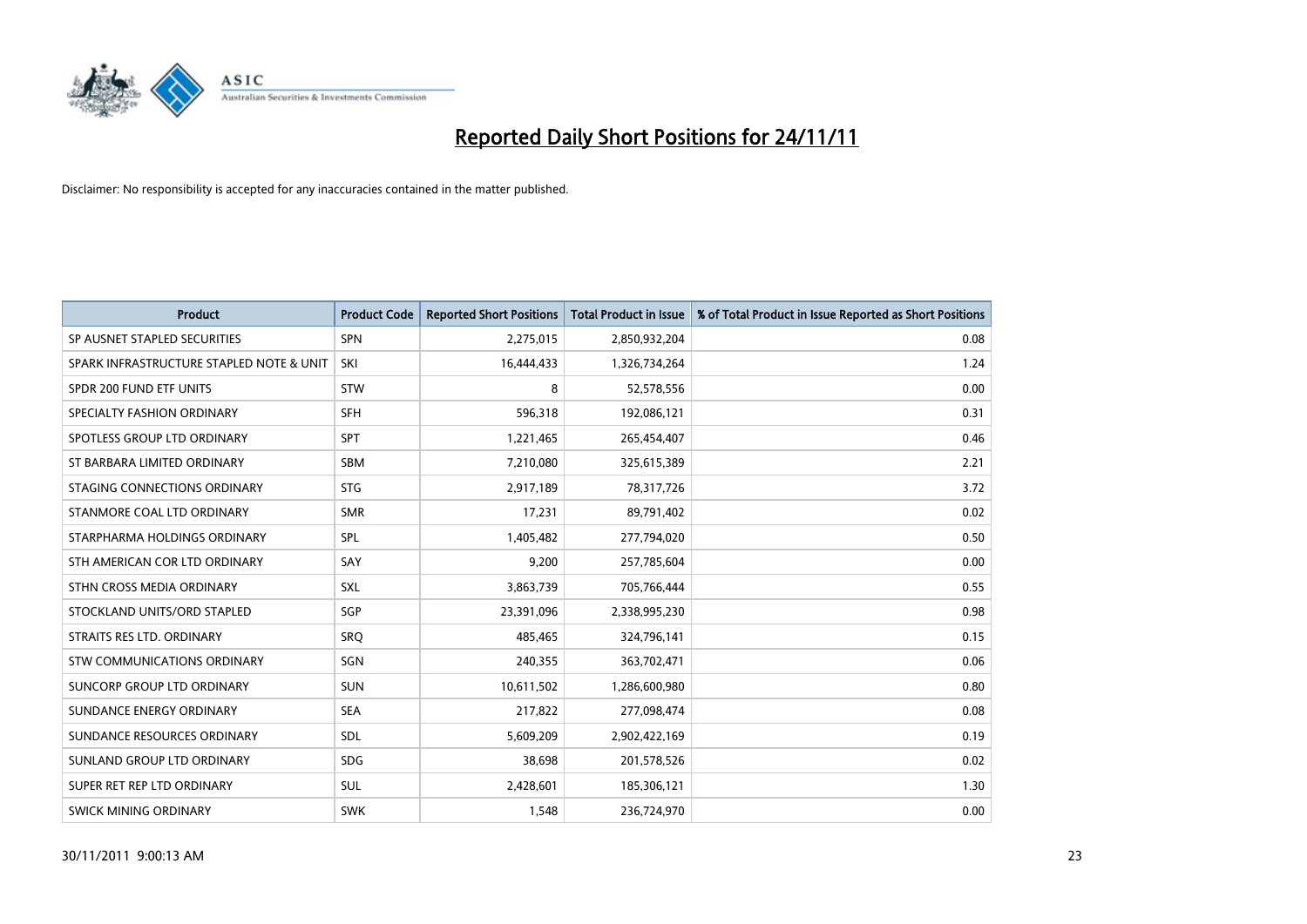

| <b>Product</b>                       | <b>Product Code</b> | <b>Reported Short Positions</b> | <b>Total Product in Issue</b> | % of Total Product in Issue Reported as Short Positions |
|--------------------------------------|---------------------|---------------------------------|-------------------------------|---------------------------------------------------------|
| SYMEX HOLDINGS ORDINARY              | <b>SYM</b>          | 6.633                           | 191,593,493                   | 0.00                                                    |
| TABCORP HOLDINGS LTD ORDINARY        | <b>TAH</b>          | 5,302,933                       | 712,805,880                   | 0.74                                                    |
| <b>TALENT2 INTERNATION ORDINARY</b>  | <b>TWO</b>          | $\overline{7}$                  | 147,349,701                   | 0.00                                                    |
| TANAMI GOLD NL ORDINARY              | <b>TAM</b>          | 52,042                          | 260,997,677                   | 0.02                                                    |
| TAP OIL LIMITED ORDINARY             | <b>TAP</b>          | 3,168,758                       | 240,995,311                   | 1.31                                                    |
| TASSAL GROUP LIMITED ORDINARY        | <b>TGR</b>          | 73,005                          | 146,304,404                   | 0.05                                                    |
| <b>TATTS GROUP LTD ORDINARY</b>      | <b>TTS</b>          | 13,859,235                      | 1,340,756,623                 | 1.02                                                    |
| TELECOM CORPORATION ORDINARY         | <b>TEL</b>          | 9,951,996                       | 1,924,943,857                 | 0.51                                                    |
| TELSTRA CORPORATION, ORDINARY        | <b>TLS</b>          | 36,585,016                      | 12,443,074,357                | 0.29                                                    |
| TEN NETWORK HOLDINGS ORDINARY        | <b>TEN</b>          | 50,958,522                      | 1,045,236,720                 | 4.86                                                    |
| TERANGA GOLD CORP CDI 1:1            | <b>TGZ</b>          | 135,762                         | 153,870,012                   | 0.08                                                    |
| TFS CORPORATION LTD ORDINARY         | <b>TFC</b>          | 84,096                          | 279,621,829                   | 0.03                                                    |
| THAKRAL HOLDINGS GRP ORDINARY/UNIT   | <b>THG</b>          | $\overline{2}$                  | 585,365,014                   | 0.00                                                    |
| THE REJECT SHOP ORDINARY             | <b>TRS</b>          | 1,568,600                       | 26,071,170                    | 6.02                                                    |
| THOR MINING PLC CHESS DEPOSITARY 1:1 | <b>THR</b>          | 2,307                           | 222,489,120                   | 0.00                                                    |
| THORN GROUP LIMITED ORDINARY         | <b>TGA</b>          | 61,156                          | 146,091,970                   | 0.03                                                    |
| TIGER RESOURCES ORDINARY             | <b>TGS</b>          | 1,257,831                       | 671,110,549                   | 0.18                                                    |
| TISHMAN SPEYER UNITS                 | <b>TSO</b>          | 62,609                          | 338,440,904                   | 0.02                                                    |
| TNG LIMITED ORDINARY                 | <b>TNG</b>          | 4,321                           | 284,803,062                   | 0.00                                                    |
| TOLL HOLDINGS LTD ORDINARY           | <b>TOL</b>          | 22,470,426                      | 717,133,875                   | 3.14                                                    |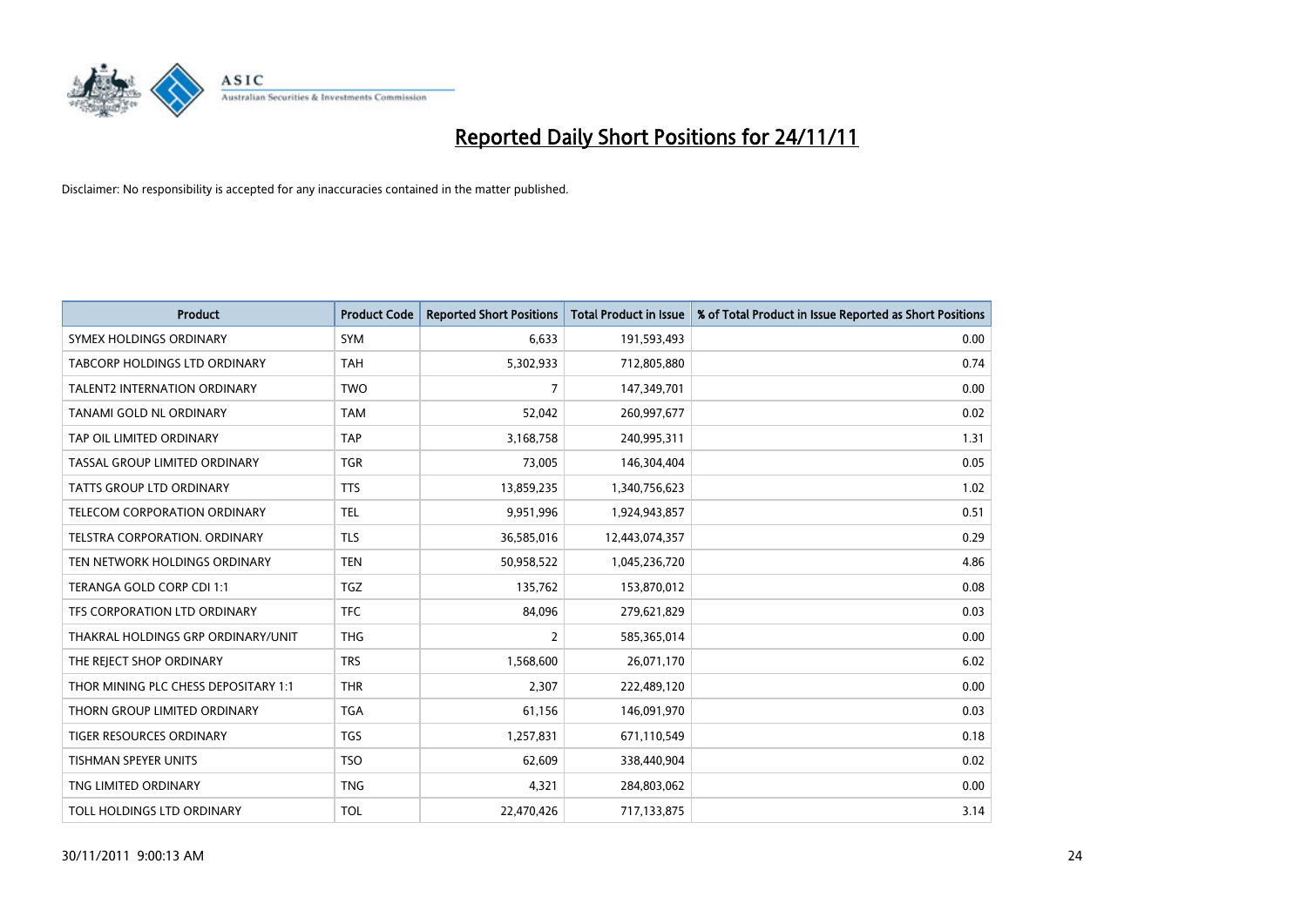

| <b>Product</b>                       | <b>Product Code</b> | <b>Reported Short Positions</b> | <b>Total Product in Issue</b> | % of Total Product in Issue Reported as Short Positions |
|--------------------------------------|---------------------|---------------------------------|-------------------------------|---------------------------------------------------------|
| TORO ENERGY LIMITED ORDINARY         | <b>TOE</b>          | 35.404                          | 975,436,676                   | 0.00                                                    |
| <b>TOWER LIMITED ORDINARY</b>        | <b>TWR</b>          | 689,519                         | 265,176,580                   | 0.26                                                    |
| TOX FREE SOLUTIONS ORDINARY          | <b>TOX</b>          | 14.801                          | 97,626,882                    | 0.01                                                    |
| TPG TELECOM LIMITED ORDINARY         | <b>TPM</b>          | 3,743,619                       | 783,895,606                   | 0.48                                                    |
| <b>TRANSFIELD SERVICES ORDINARY</b>  | <b>TSE</b>          | 4,633,365                       | 548,357,906                   | 0.83                                                    |
| TRANSPACIFIC INDUST, ORDINARY        | <b>TPI</b>          | 6,642,228                       | 1,490,155,467                 | 0.44                                                    |
| TRANSURBAN GROUP TRIPLE STAPLED SEC. | <b>TCL</b>          | 3,193,473                       | 1,450,874,876                 | 0.20                                                    |
| TREASURY WINE ESTATE ORDINARY        | <b>TWE</b>          | 10,448,537                      | 647,227,144                   | 1.61                                                    |
| TRINITY GROUP STAPLED SECURITIES     | <b>TCQ</b>          | 3,419                           | 193,235,631                   | 0.00                                                    |
| TROY RESOURCES NL ORDINARY           | <b>TRY</b>          | 85,099                          | 88,149,823                    | 0.10                                                    |
| UGL LIMITED ORDINARY                 | <b>UGL</b>          | 4,766,345                       | 166,047,171                   | 2.87                                                    |
| UNILIFE CORPORATION CDI 6:1          | <b>UNS</b>          | 937,925                         | 260,848,758                   | 0.36                                                    |
| <b>VDM GROUP LIMITED ORDINARY</b>    | <b>VMG</b>          | 11,116                          | 932,485,103                   | 0.00                                                    |
| <b>VENTURE MINERALS ORDINARY</b>     | <b>VMS</b>          | 307,233                         | 221,093,592                   | 0.13                                                    |
| <b>VIEW RESOURCES LTD ORDINARY</b>   | <b>VRE</b>          | 1.760                           | 881,953,670                   | 0.00                                                    |
| VILLAGE ROADSHOW LTD ORDINARY        | <b>VRL</b>          | 553                             | 151,484,285                   | 0.00                                                    |
| VIRGIN BLUE HOLDINGS ORDINARY        | <b>VBA</b>          | 39,452,194                      | 2,210,197,600                 | 1.78                                                    |
| <b>VITA GROUP LTD ORDINARY</b>       | <b>VTG</b>          | 75,190                          | 142,499,800                   | 0.05                                                    |
| VITERRA INC CDI 1:1                  | <b>VTA</b>          | 3,828                           | 68,629,939                    | 0.01                                                    |
| WATPAC LIMITED ORDINARY              | <b>WTP</b>          | 113,068                         | 185,160,973                   | 0.06                                                    |